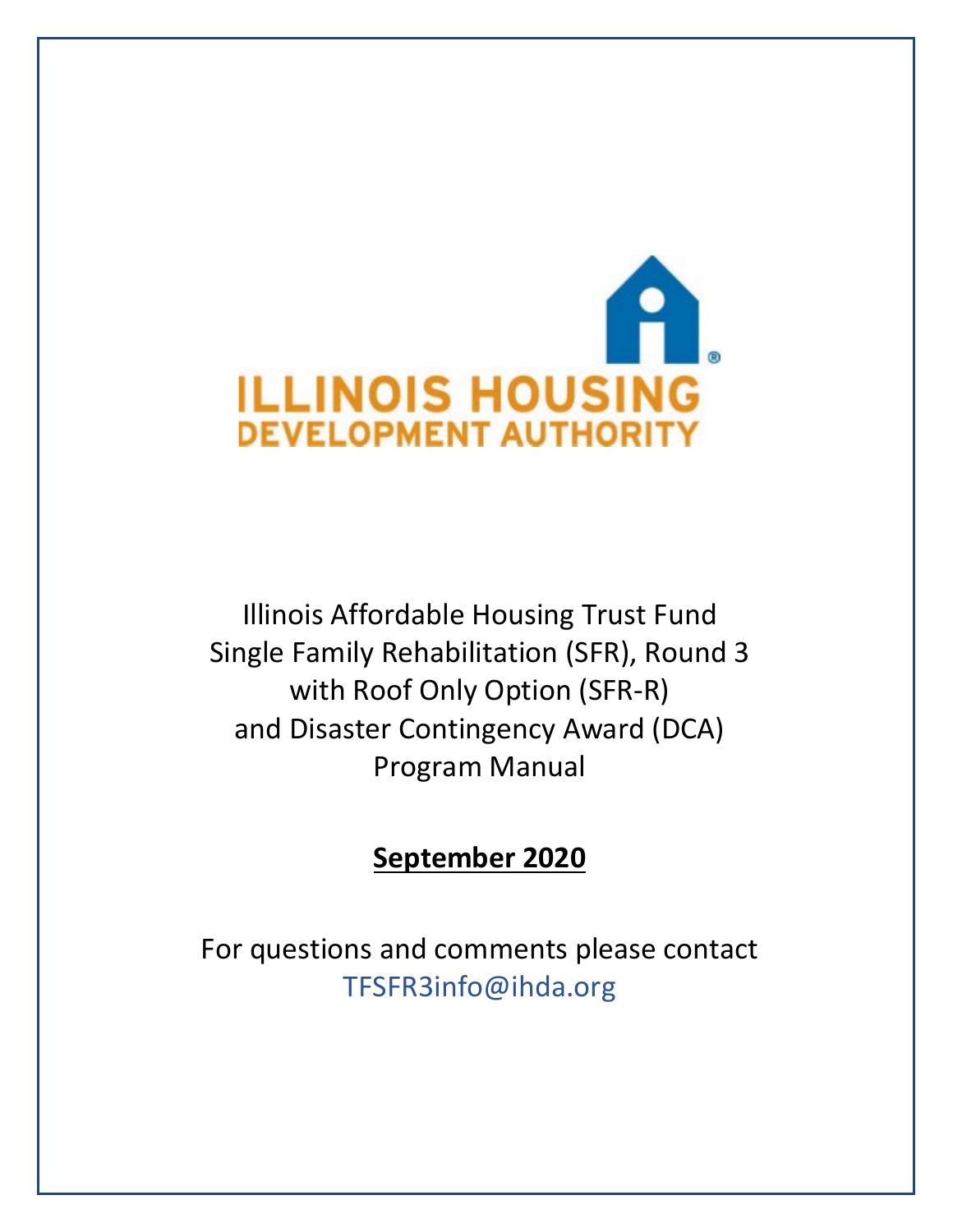# **TABLE OF CONTENTS**

| SECTION 4: ENVIRONMENTAL AND STATE ADMINISTRATIVE REQUIREMENTS 20                 |
|-----------------------------------------------------------------------------------|
|                                                                                   |
|                                                                                   |
|                                                                                   |
|                                                                                   |
| Additional NFIP Floodplain Requirements for Rehabilitation within a Floodplain 21 |
|                                                                                   |
|                                                                                   |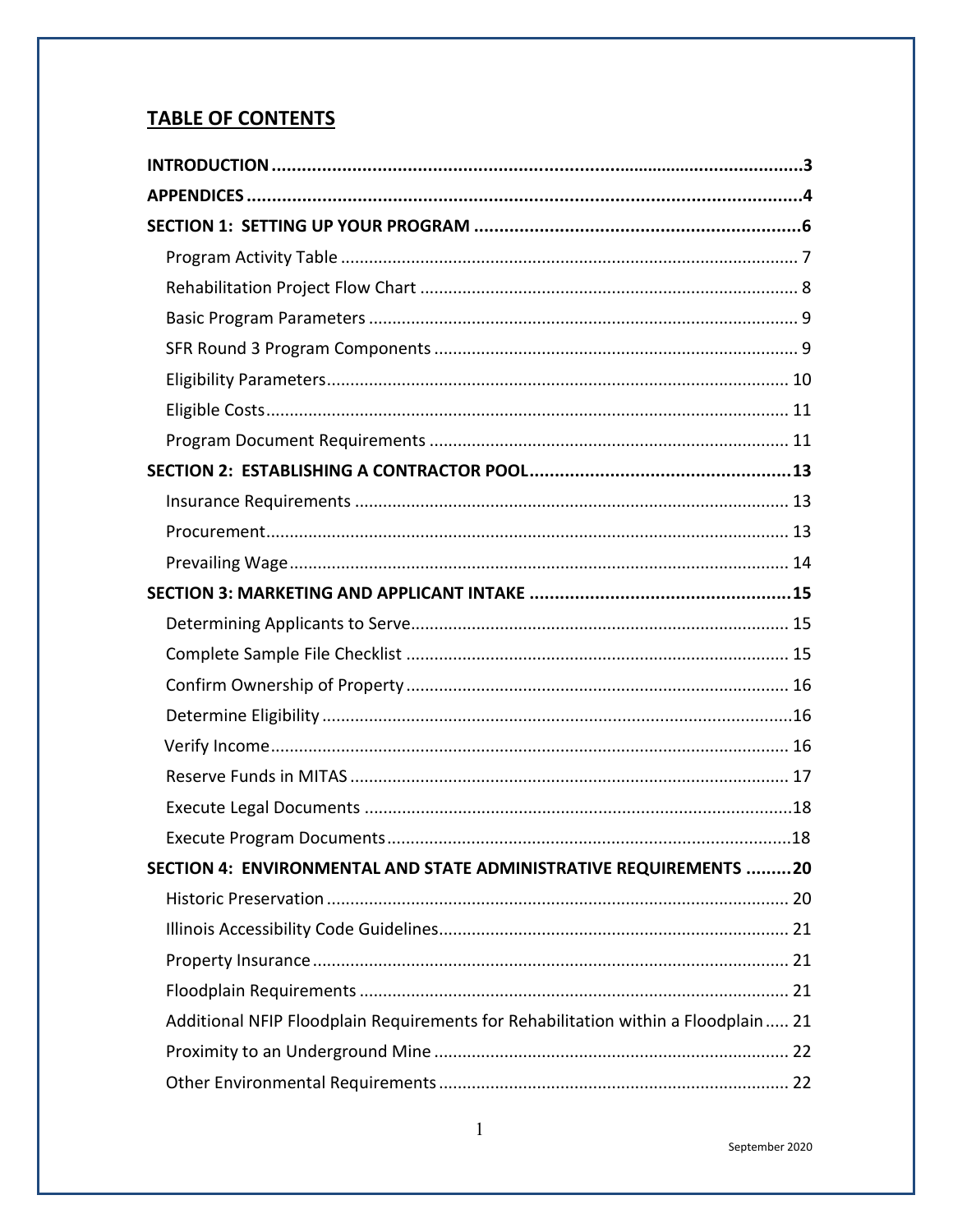| SECTION 7: CONSTRUCTION AND REHABILITATION MANAGEMENT29               |  |
|-----------------------------------------------------------------------|--|
|                                                                       |  |
|                                                                       |  |
| SECTION 8: RECEIVING YOUR FUNDING, PROJECT COMPLETION AND REPORTING32 |  |
|                                                                       |  |
|                                                                       |  |
|                                                                       |  |
|                                                                       |  |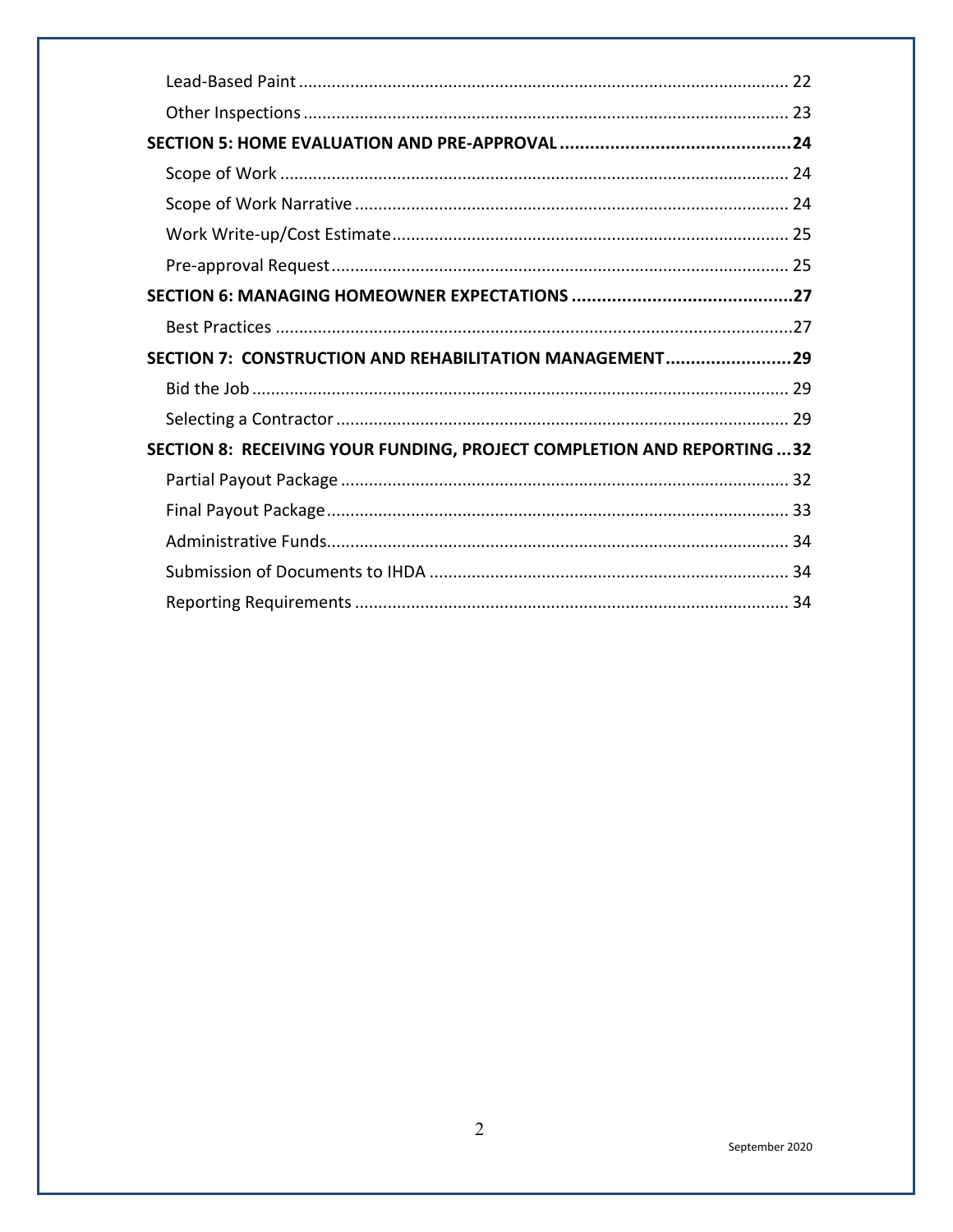# **Introduction**

<span id="page-3-0"></span>**\_\_\_\_\_\_\_\_\_\_\_\_\_\_\_\_\_\_\_\_\_\_\_\_\_\_\_\_\_\_\_\_\_\_\_\_\_\_\_\_\_\_\_\_\_\_\_\_\_\_\_\_\_\_\_\_\_\_\_\_\_**

Congratulations! You have been chosen as a grantee under the Illinois Housing Development Authority's (IHDA) Affordable Housing Trust Fund Single Family Rehabilitation Program Round 3 (SFR R3). Your award of this Trust Fund grant will enable you to address the housing and safety needs of low-to moderate income households in your community. Priority will be given to rehabilitation items addressing health and safety hazards and local code violations.

This Program Manual includes guidance and sample documentation for the various aspects of your program. The purpose of the Manual is to:

- Create a common ground for the program;
- Establish rules, procedures, and expectations;
- Develop thoughtful and effective operating procedures for local

administrators; and

Minimize future program and project problems by identifying best

practices and potential solutions.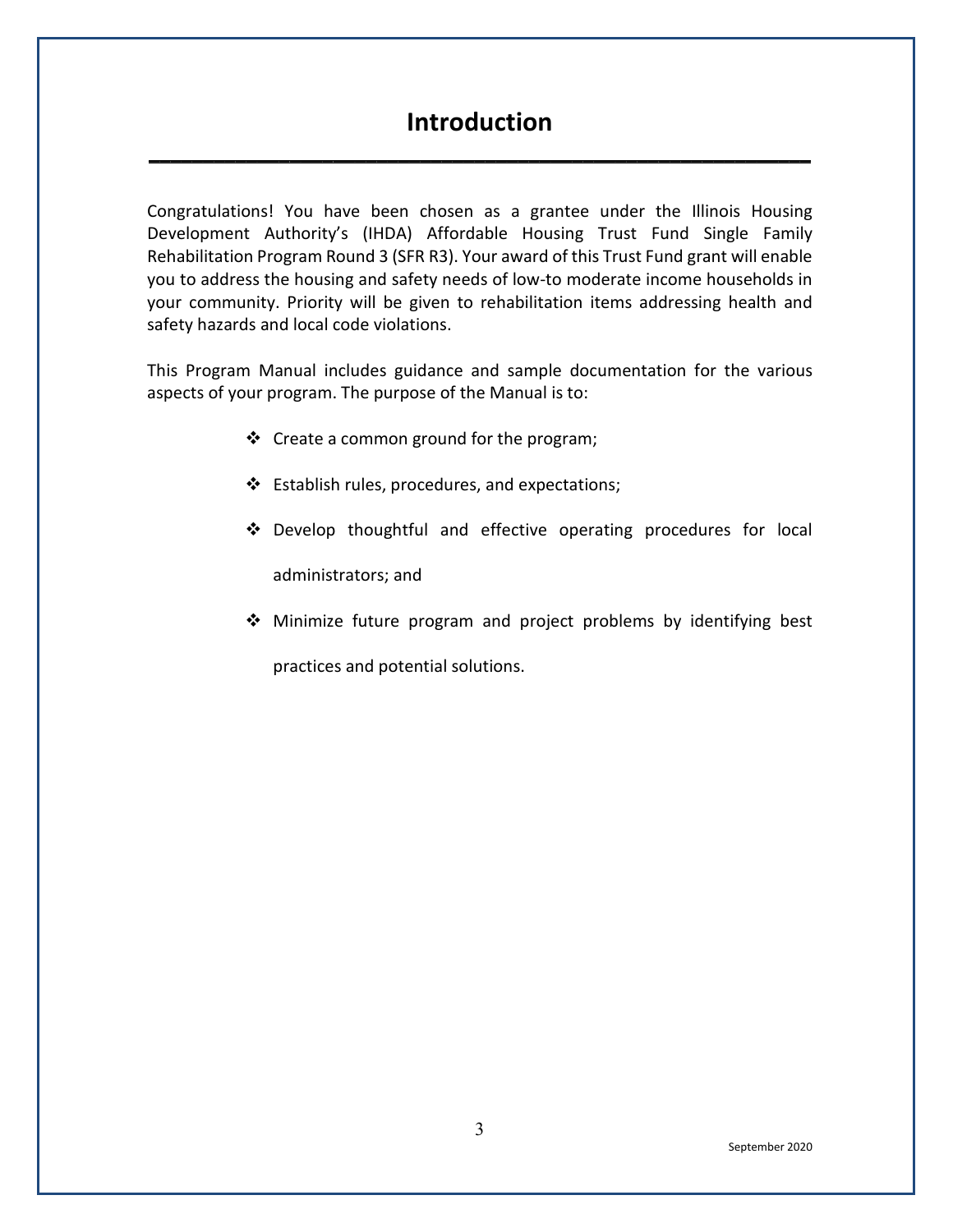# **Appendices**

<span id="page-4-0"></span>Please visit our website [www.ihda.org](https://www.ihda.org/my-community/revitalization-programs/) to access webinars, FAQ, and forms. Click on the tabs "Community", then "Revitalization and Repair Programs" to access the forms listed below:

## **[Appendix A--Guidance and Samples](https://df7qosnywqs6g.cloudfront.net/wp-content/uploads/2020/07/Appendix-A-Guidance-and-Samples.zip)**

- ❖ IHDA Property Standards
- ❖ EPA Protect Your Family from Lead Pamphlet
- ❖ SFR R3 Term Sheet
- ❖ Illinois Affordable Housing Trust Fund Program Rules

# **[Appendix B--Checklists](https://df7qosnywqs6g.cloudfront.net/wp-content/uploads/2021/06/Appendix-B-Checklists-2.zip)**

- ❖ Sample File Checklist
- ❖ Pre-approval Request Checklist
- Partial Payout Request Checklist
- Final Payout Request Checklist

# **[Appendix C--Applicant Information & Income Forms](https://df7qosnywqs6g.cloudfront.net/wp-content/uploads/2021/05/Appendix-C-Applicant-Info-and-Forms-1.zip)**

- ❖ 2020 Income Limits
- Authority to Verify Applicant Information
- Financial Information Request
- ❖ Homeowner Application
- ❖ Community Affairs Income Calculator
- Community Affairs Income Calculator User Guide
- ❖ Part 5 Definition of Annual Income
- "Items to Bring to the Interview" and "Homeowner Expectations"
- ❖ Sample Homeowner Expectations
- Assistance Impact Statement
- ❖ Owner Agreement
	- o Construction Contract
	- o Owner Affidavit

# **[Appendix D--Environmental and SHPO](https://df7qosnywqs6g.cloudfront.net/wp-content/uploads/2020/09/Appendix-D-Environmental-and-SHPO.zip)**

- ❖ FIRMette
- HARGIS Contact Link
- ❖ Illinois Environmental Regulation
- ❖ Illinois Executive Order 2006-5
- NFIP Flood Plain Management Requirements Unit 8
- $\cdot$  Illinois Flood Plain Management Quick Guide
- ❖ Illinois Lead Poisoning Prevention Act
- ❖ Sample SHPO Letter
- ❖ SHPO Guidance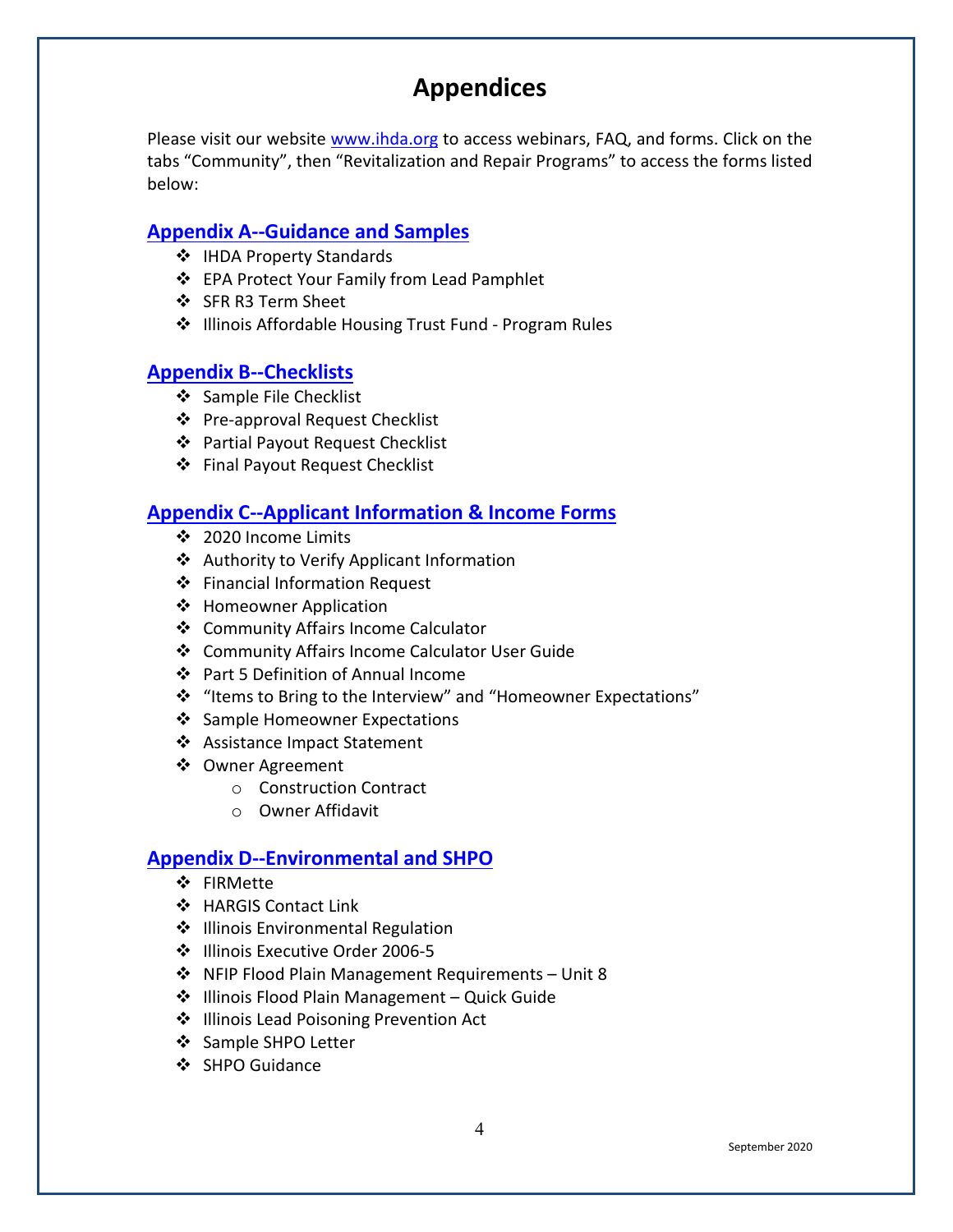### **[Appendix E--Accessibility Documents](https://df7qosnywqs6g.cloudfront.net/wp-content/uploads/2020/07/Appendix-E-Accessibility-Documents.zip)**

 $\div$  Illinois Accessibility Code

# **[Appendix F--Contractor Forms](https://df7qosnywqs6g.cloudfront.net/wp-content/uploads/2022/02/Appendix-F-Contractor-Forms-SFR-Round-3.zip)**

- Statement of Contractor's Qualifications
- Notice to Proceed
- ❖ Bid Tabulation Form
- Change Order
- Contractor Partial Lien Waiver
- Contractor Final Lien Waiver
- Contractor Payment Request Form
- Contractor Sworn Statement
- ❖ Project Completion Certificate

# **[Appendix G--Summary and Payout Forms](https://df7qosnywqs6g.cloudfront.net/wp-content/uploads/2021/03/Appendix-G-Summary-and-Payout-Forms-2.zip)**

- Payout Request Summary Form
- Project Delivery Worksheet
- Request for Payment & Certification Form Project
- $\cdot$  Request for Payment & Certification Form Admin Funds
- Quarterly Status Report

# **[Appendix H--MITAS Manual and Forms](https://df7qosnywqs6g.cloudfront.net/wp-content/uploads/2021/04/Appendix-H-MITAS-Manual-and-Forms.zip)**

- ❖ System Administrator Request Form
- ❖ SFR R3 MITAS Reservation Manual and Document Uploading Guide
- ❖ SFR R3 MITAS Loan Reservation FAQ

## **[Appendix I--Fillable Notes, Mortgages, and Special Notice](https://df7qosnywqs6g.cloudfront.net/wp-content/uploads/2020/07/Appendix-I-Fillable-Note-Mortgage-and-Special-Notice.zip)**

- ❖ Mortgage
- ❖ Promissory Note
- ❖ Special Notice About Your Forgivable Loan SFR-R
- ❖ Special Notice About Your Forgivable Loan SFR

**Note**: We have made our forms fillable for your convenience and require that you use the fillable forms we have provided. Please do not hand write on the forms. If your municipality or agency does not own the software that allows you to utilize fillable documents, we ask that consideration be given to purchasing it with the Program's administrative funds.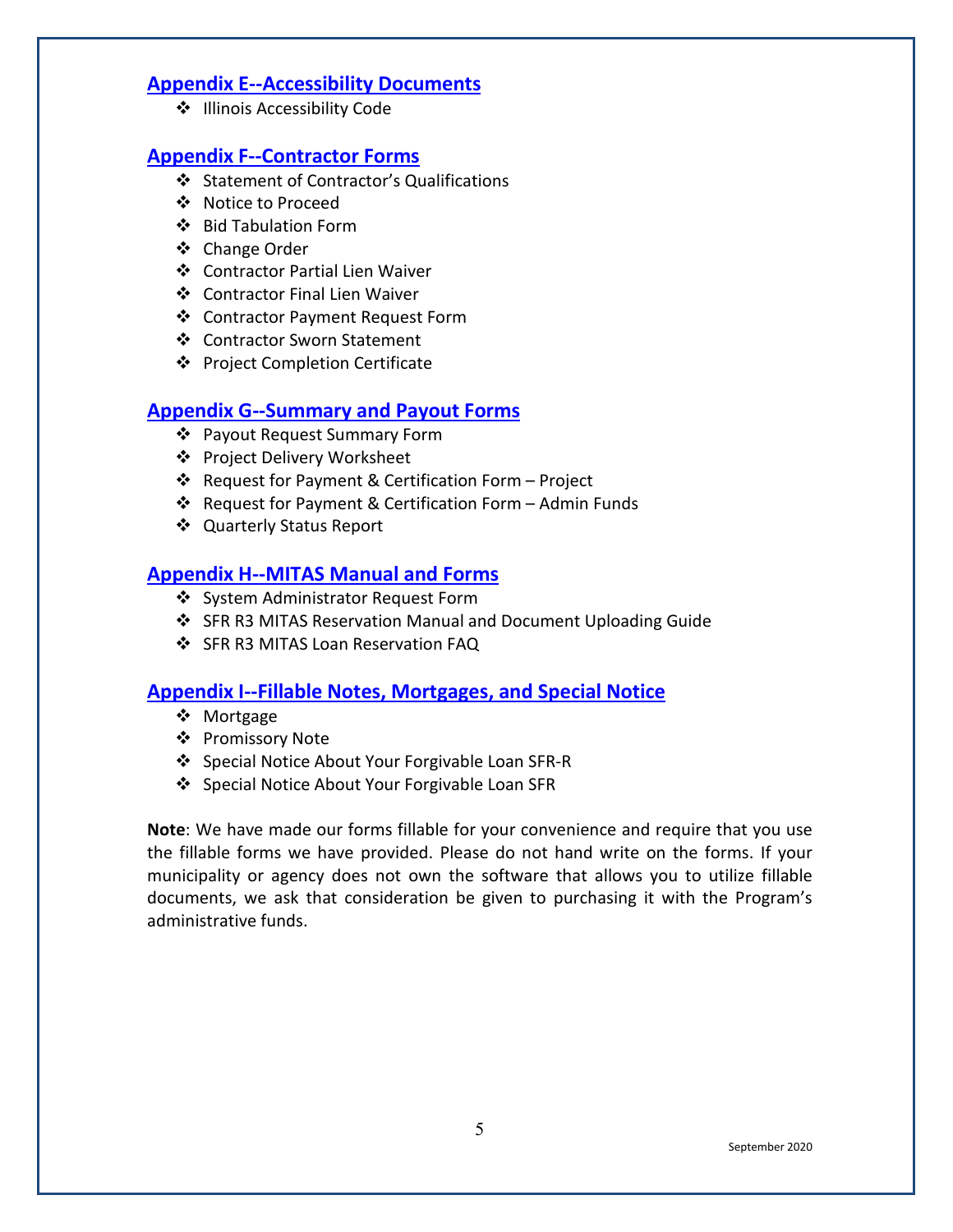# **Section 1: Setting Up Your Program**

<span id="page-6-0"></span>This section provides thoughts on evaluating your readiness to begin SFR R3 and a review of program parameters to remember before you begin.

**\_\_\_\_\_\_\_\_\_\_\_\_\_\_\_\_\_\_\_\_\_\_\_\_\_\_\_\_\_\_\_\_\_\_\_\_\_\_\_\_\_\_\_\_\_\_\_\_\_\_\_\_\_\_\_\_\_\_\_\_\_**

Setting up a rehabilitation program that meets both our homeowners' needs and the requirements for a fiscally sound state-funded program requires forethought and planning. Time spent now in delineating roles and responsibilities and defining procedures for your program will result in the efficient delivery of the intended services.

As you review the Manual and appendices and all the requirements of operating SFR, consider how your current procedures may need to be changed and how your current staffing or knowledge may need to be supplemented.

How will roles and responsibilities be assigned within your administrative team? SFR has the goal of efficiently coordinating resources in assisting low-income households in need of home repairs. It is a challenge to set up a new program within an agency, assigning roles and clarifying procedures. As administrators of the program, you will be required to manage both dollars and documents. It may help to start with questions such as:

- Does my agency have the expertise needed to perform all the assigned tasks?
- Should we contract with an outside agency to supplement in-house knowledge?
- Do we currently have sufficient record keeping and financial management practices to be able to maintain the necessary documents, ensure contractors are paid in a timely fashion, and track the staff costs of the program?
- Does my staff have sufficient knowledge of local building codes, accessibility requirements, and lead-based paint requirements to meet the needs of the program?
- Will we be able to keep up with all the compliance procedures and reporting requirements?

Consult the Program Activity Table and the Rehabilitation Program Flow Chart of an individual rehabilitation project on the next few pages. These forms will assist you in the assignment of roles and responsibilities, to determine changes needed in your record keeping, and to focus on areas where supplemental staff or contracting with another entity may be necessary.

### **IHDA maintains the right to monitor these files, either on-site or by requesting a copy of all documentation for a desk review at any time.**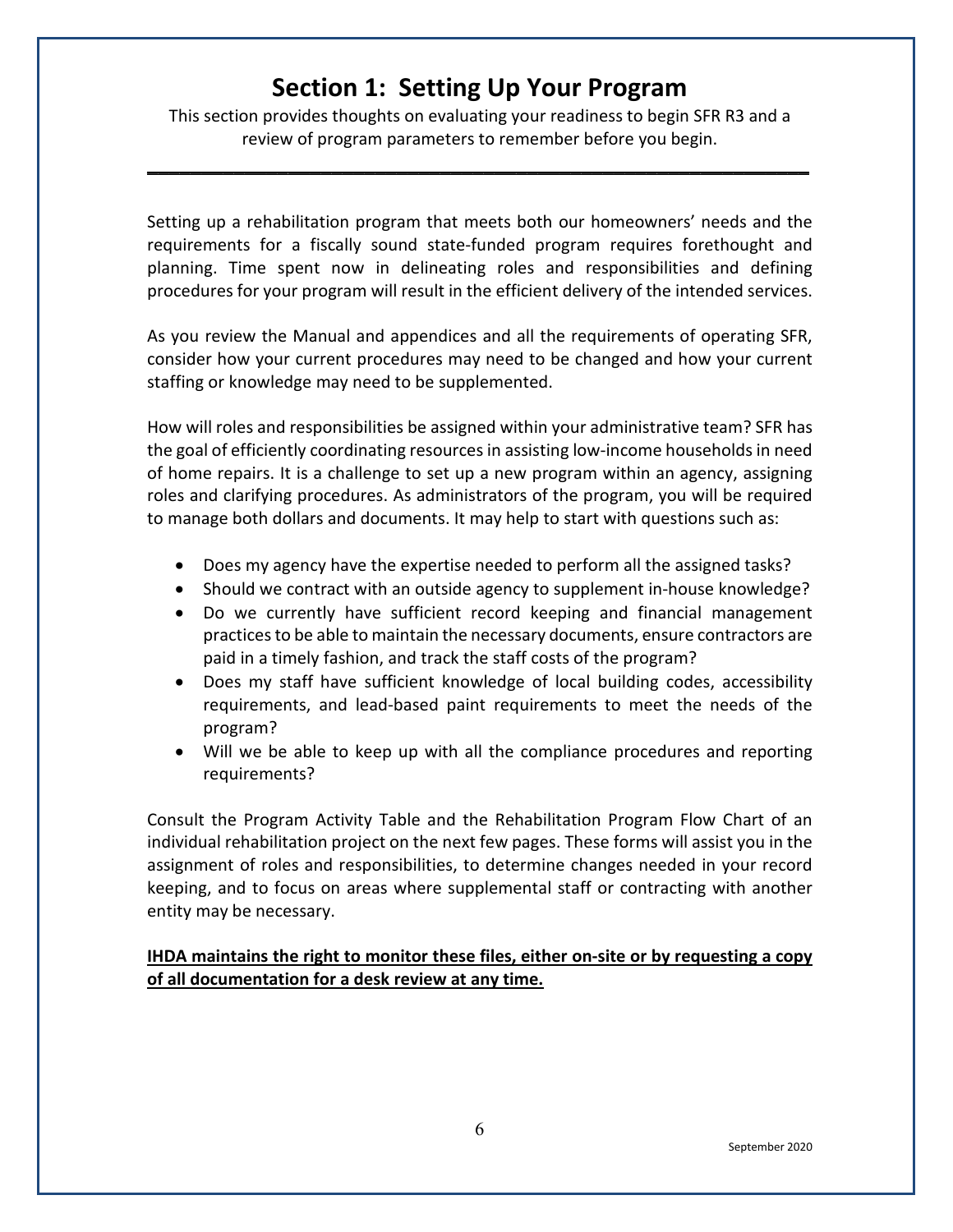# <span id="page-7-0"></span>**Program Activity Table**

Indicate which party will be the **primary (P)** decision maker and who will **assist (A)** for each activity.

| <b>Activity</b>                                            | <b>Staff Person</b> | <b>Third Party</b> | <b>Other</b> |
|------------------------------------------------------------|---------------------|--------------------|--------------|
| Interviews applicant                                       |                     |                    |              |
| Determines income eligibility                              |                     |                    |              |
| Determines program eligibility                             |                     |                    |              |
| Investigates and documents other<br>homeowner resources    |                     |                    |              |
| Reviews compliance with flood<br>and historic requirements |                     |                    |              |
| Prepares work write-ups and cost<br>estimates              |                     |                    |              |
| Secures contractors                                        |                     |                    |              |
| Prepares loan documents                                    |                     |                    |              |
| Records documentation                                      |                     |                    |              |
| Inspects work                                              |                     |                    |              |
| Pays contractors                                           |                     |                    |              |
| Submits payouts                                            |                     |                    |              |
| Maintains financial records                                |                     |                    |              |
| Performs follow-up                                         |                     |                    |              |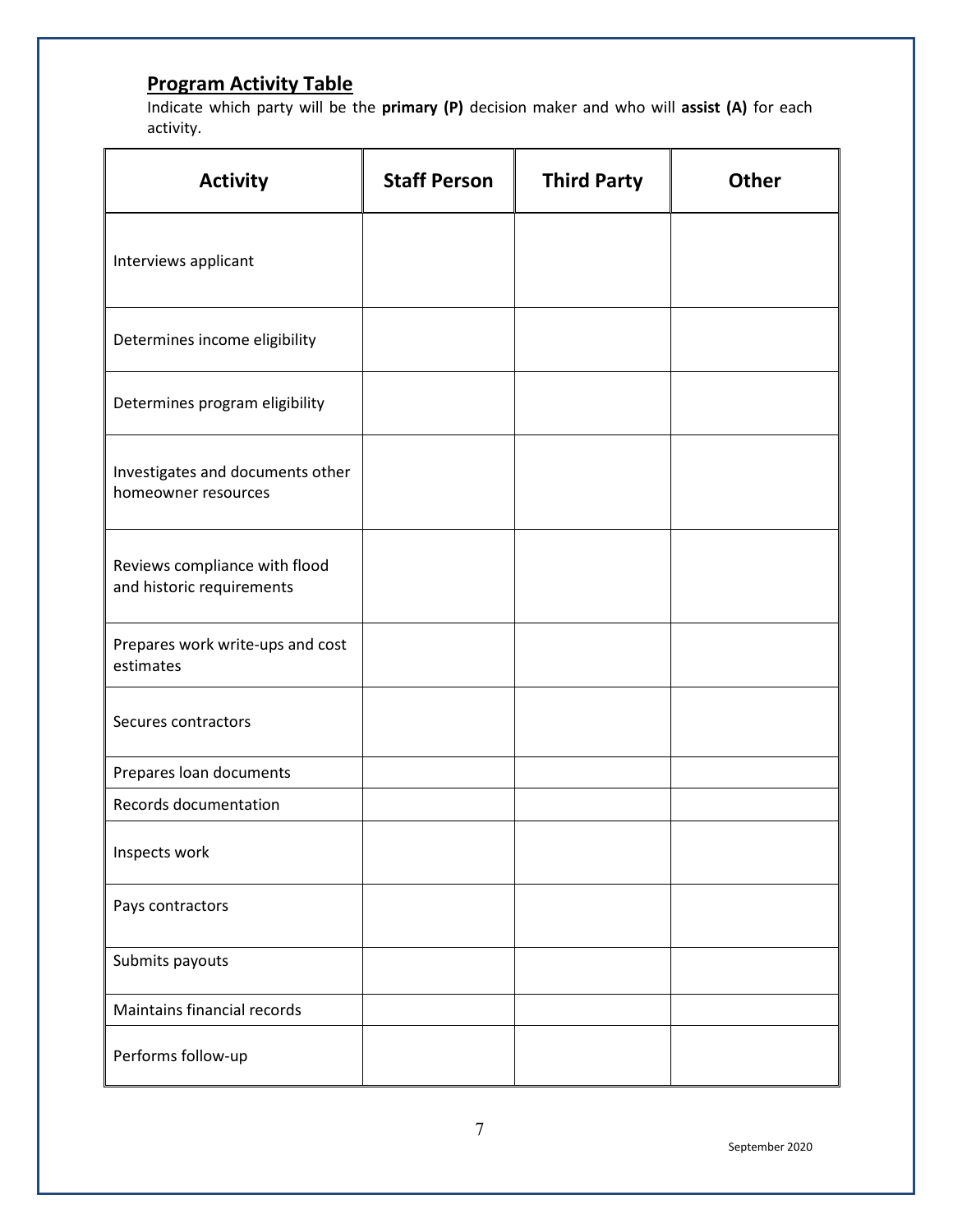<span id="page-8-0"></span>

September 2020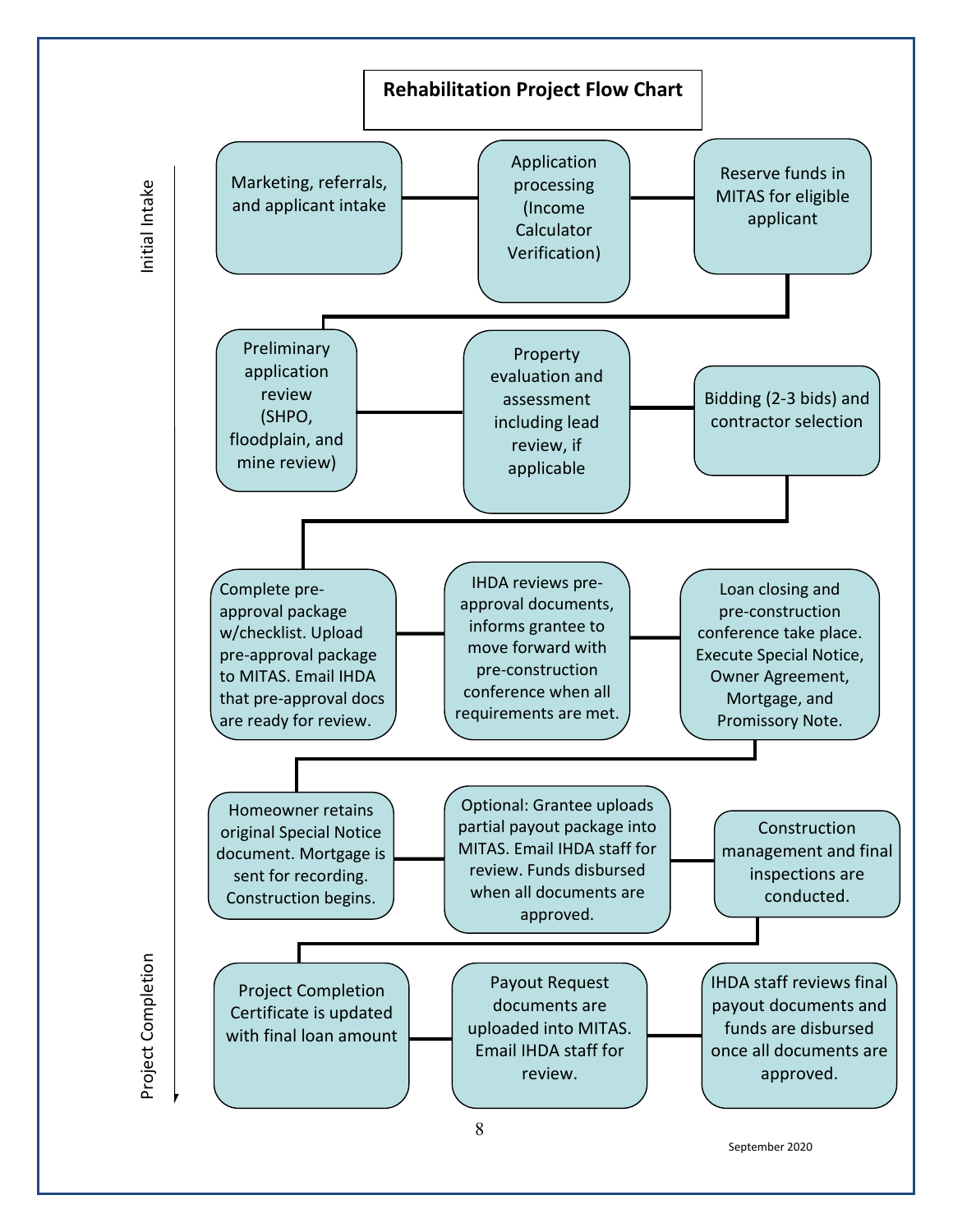### <span id="page-9-0"></span>**Basic Program Parameters**

Let's review some of the basic program parameters for SFR as defined by IHDA's Community Affairs Department. A copy of the term sheet has been included in [Appendix](https://df7qosnywqs6g.cloudfront.net/wp-content/uploads/2020/07/Appendix-A-Guidance-and-Samples.zip)  [A.](https://df7qosnywqs6g.cloudfront.net/wp-content/uploads/2020/07/Appendix-A-Guidance-and-Samples.zip)

## **Project Timing**

SFR Round 3 will operate for two years from the date of the initial closing with IHDA's Legal Department.

• Extensions beyond the two-year grant term are not allowed in accordance with the Illinois Grant Funds Recovery Act. All construction work must be completed by your program's expiration date. IHDA will allow payouts up to 60 days after your program's expiration date expires. It is the grantee's responsibility to be aware of the expiration date of their program and to track their spending. If you are ever unsure about your expiration date or amount of dollars available, please consult your Funding Agreement.

# **SFR Round 3 Program Components**

### **Single Family Rehabilitation Program (SFR)**

• Under SFR, income eligible homeowners may utilize up to \$45,000 of funds to repair their home and remove health and safety hazards by replacing costly maintenance items.

### **Single Family Rehabilitation Program w/ Roof Only Option (SFR-R)**

• SFR-R provides up to \$16,500 per home to address roofs, soffits, gutters and downspouts for homes not having other major health and safety issues.

### **Disaster Contingency Award (DCA)**

- The DCA component is new to the SFR Program. Funds in the amount of \$2 million are available to participating grantees wishing to access additional rehabilitation funds following a state or federal disaster proclamation.
- DCA funds may be used for full SFR (up to \$45,000) or SFR-R (up to \$16,500)
- Grantees may access DCA funds for projects within declared disaster areas dating from January  $1<sup>st</sup>$ , 2019 to present day.
	- o In the event of a state or federal disaster proclamation, Community Affairs staff will reach out to grantees whose service area falls within an area affected by the disaster.
	- o Further information about such proclamations can be found on the Ready Illinois website at:

<https://www2.illinois.gov/ready/Press/Pages/010920.aspx>

- **DCA-1**—Applicant agencies may apply for a portion of \$1 million allocated for DCA projects during the standard application process.
- **DCA-2**—Grantee agencies serving areas affected by the disaster may apply for a portion of an additional \$1 million allocated for DCA projects, during the course of the program.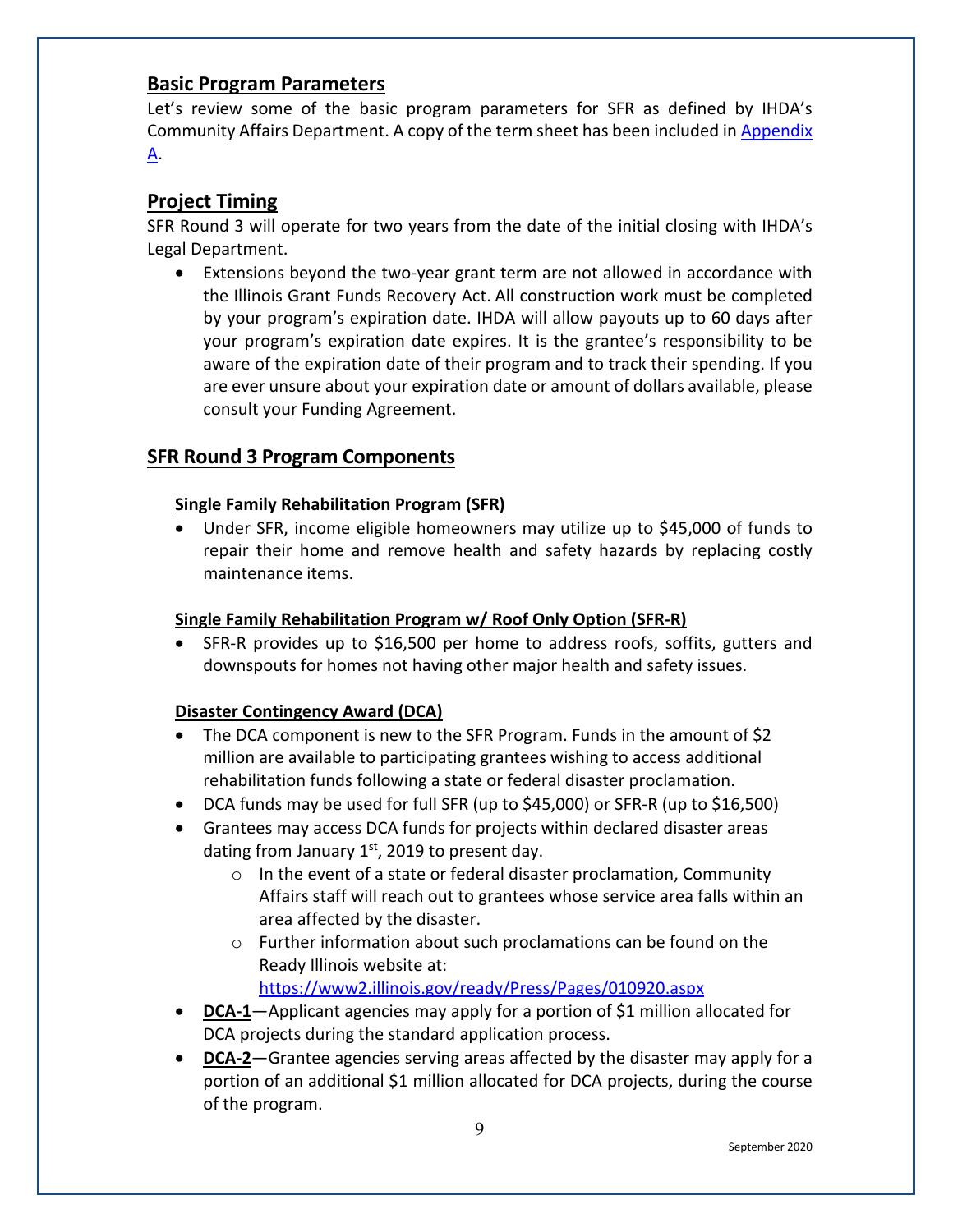# <span id="page-10-0"></span>**Eligibility Parameters**

## **Eligible Households**

- Households must be at or below 80% area median income (AMI) for household size. Preference must be given to households at or below 50% AMI.
- Consult your Participant Selection Plan and Funding Agreement for the number of households you are targeting for your program.

## **Eligible Properties**

- Owner-occupied properties only
	- o Only single unit properties are eligible
	- o Must be sole residence of all homeowners
	- o Must be held in fee simple title (no contracts for deed or ownership held in trust)
- Condominiums
	- o Obtain approval of the condo association, if necessary
- Mobile homes on a permanent foundation
	- o Homeowner must own the land underneath the mobile home
	- o Must be able to record the IHDA mortgage against the property
	- o Must be taxed as real estate, and not personal property
- Title must be clear of the following:
	- o Property must be clear of all contractor and tax liens
	- o If property taxes have been sold to a tax buyer, the property is ineligible
	- o Properties with open foreclosure cases are ineligible
- Property must be taxed as real estate to be considered eligible (in order for the junior mortgage to be recorded on the home)

## **DCA Eligibility Requirements**

- Must meet all above mentioned SFR Requirements
- Grantees must select DCA option on pre-approval and disbursement checklists.

## **Ineligible Properties**

- No reverse mortgages
- No investment properties
- No properties with a home equity line of credit
- No ownership in trust or under a contract-for-deed
- No properties primarily used for business (more than 50% of the floorspace is used for business)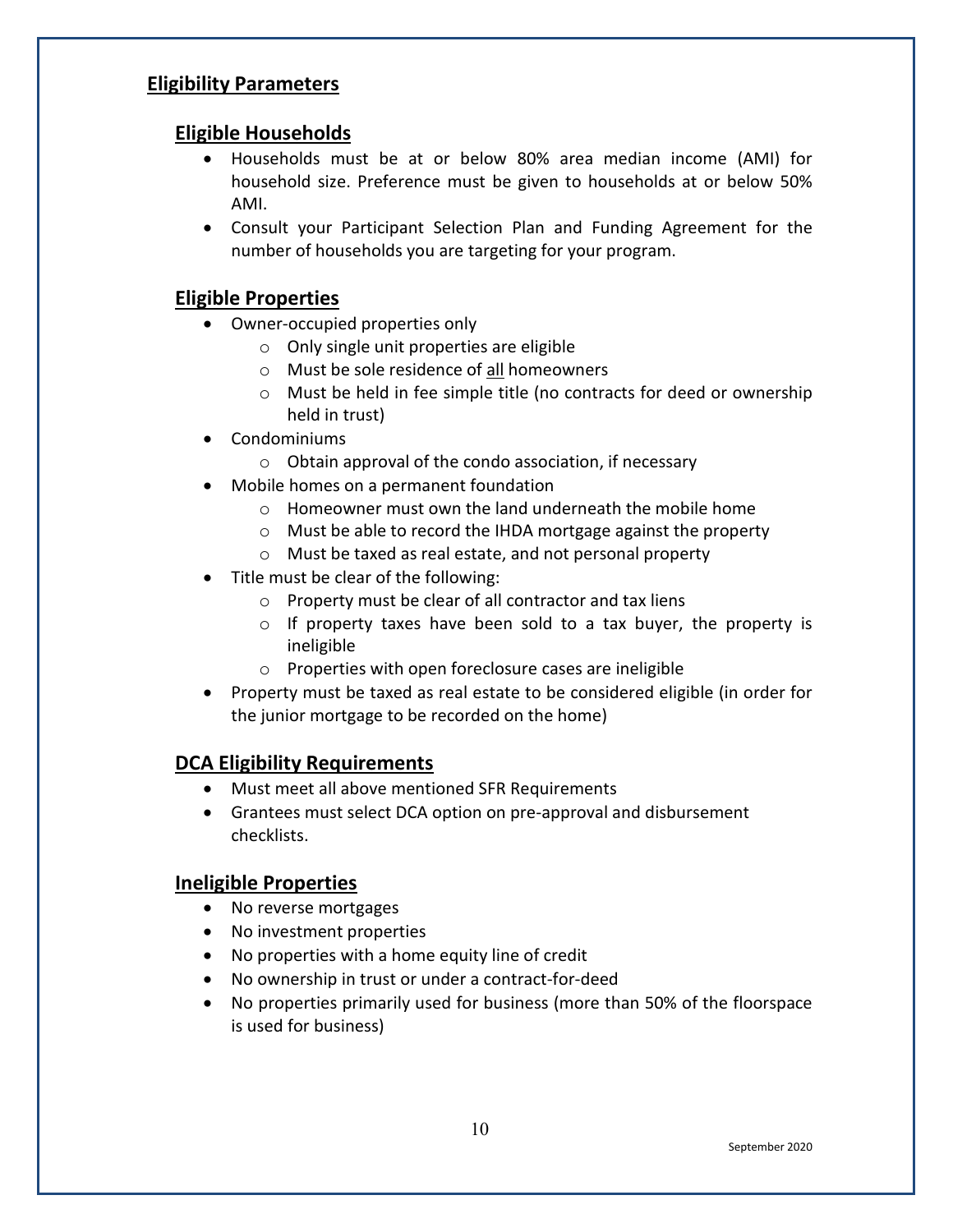# <span id="page-11-0"></span>**Eligible Costs SFR (includes DCA[1](#page-11-2) )**

- Per unit limit is \$45,000
- Total assistance limit per unit includes the following:
	- o Hard costs for replacement and repairs
	- o Hard costs for health and safety items
	- o Soft costs, including title search, recording fees, termite inspections
	- o Project delivery is the administrative costs associated with each project
		- Up to 15% of the hard and soft costs for actual work performed related to work write-ups, cost estimates, inspections, and permits (when excluded from contractor's overhead costs). **Note**: You should not "back into" your project delivery (i.e. figure out 15% of your hard and soft costs and complete your project delivery worksheet to reflect that amount.) Your project delivery should reflect the *actual* hourly wage for staff and the *actual* hours worked on the project.

# **Eligible Costs Roof Only Option (SFR-R, includes DCA1 )**

- Per unit limit for roof only option is \$16,500
- Total assistance limit per unit includes the following:
	- o Hard costs for replacement and repairs of roof, including rafters, soffits, gutters, fascia, and downspouts
	- o Soft costs, including title, recording fees, termite inspections
	- o Project delivery is the administrative costs associated with each project
		- Up to 15% of the hard and soft costs for actual work performed related to work write-ups, cost estimates, inspections, and permits (when excluded from contractor's overhead costs). **Note**: You should not "back into" your project delivery (i.e. figure out 15% of your hard and soft costs and complete your project delivery worksheet to reflect that amount.) Your project delivery should reflect the *actual* hourly wage for staff and the *actual* hours worked on the project.

# <span id="page-11-1"></span>**Program Document Requirements**

# **Promissory Note and Mortgage Provisions**

• The full maximum limit for SFR (\$45,000) or SFR-R (\$16,500) will be reflected in the Promissory Note and Mortgage. The actual loan amount will be identified in the Project Completion Certificate, which is completed after all rehabilitation is complete.

<span id="page-11-2"></span> $<sup>1</sup>$  The terms of assistance for DCA projects mirror those of SFR and SFR-R.</sup>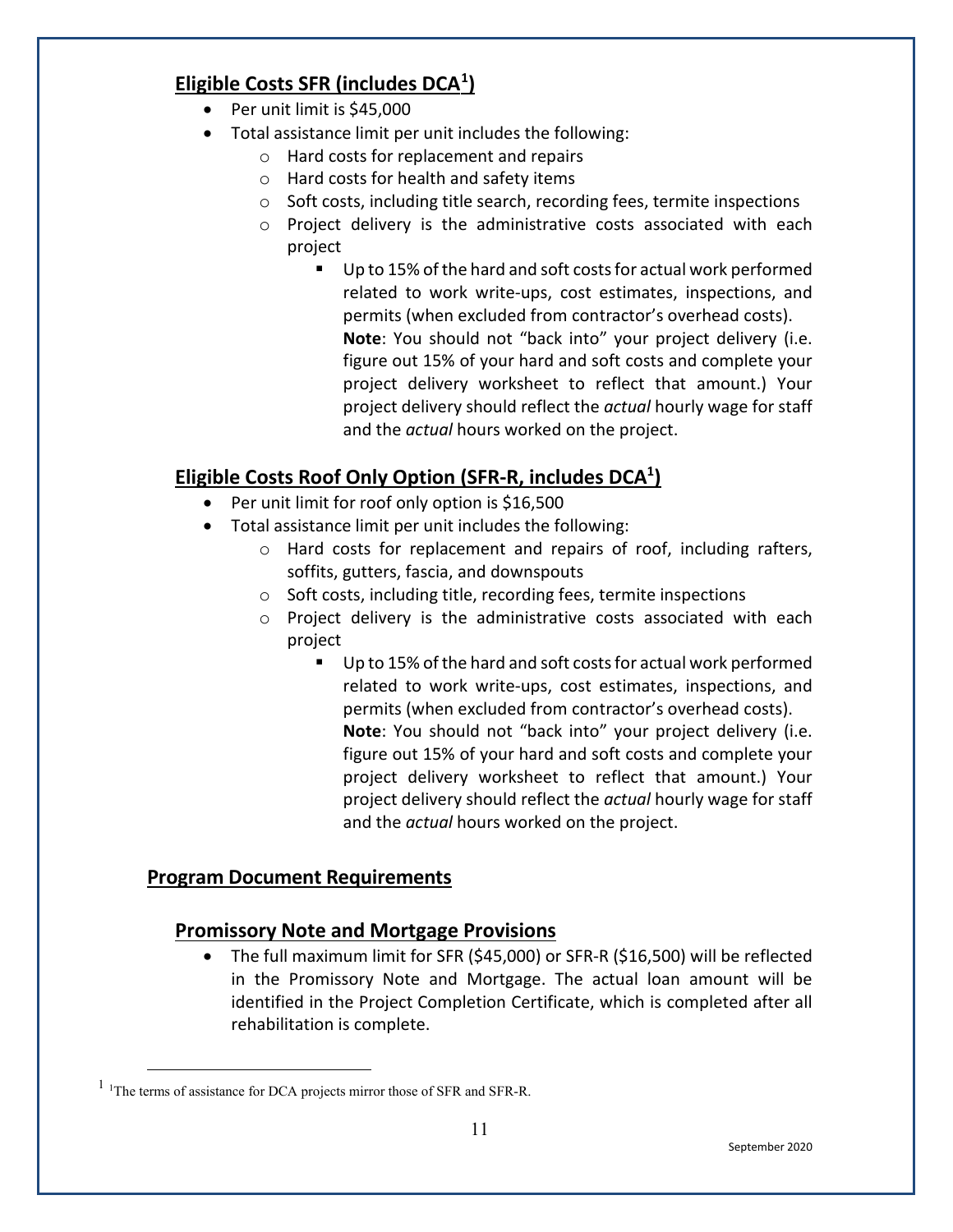- The forgivable loan amortization period begins on the first day of the first calendar month after the final signature date on the Project Completion Certificate. See the Promissory Note for further details.
- Assistance for SFR is forgiven monthly over the five-year term  $(1/60<sup>th</sup> a)$ month) until completely forgiven after year five.
- Assistance for SFR-R is forgiven monthly over a three-year term  $(1/36<sup>th</sup> a)$ month) until completely forgiven after year three.
- If the home is sold before the affordability term ends, the unforgiven balance will be due out of net proceeds.
- The Promissory Note and Mortgage must be executed by the homeowner prior to any construction being done.
- Homeowners should be informed that there is no cash-out refinancing allowed during the affordability period.
- The homeowner should thoroughly review the Promissory Note and Mortgage for further information.

# **Special Notice About Your Forgivable Loan**

- This Special Notice informs homeowners that they have been awarded up to \$16,500 for roof repair through the SFR-R program, or \$45,000 through the SFR program for home repairs.
- The actual loan amount will be included on the Project Completion Certificate.
- The Special Notice informs homeowners that their actual loan amount will be included on the Project Completion Certificate.
- Homeowners must complete and sign this form at the pre-construction conference after they have been pre-approved for construction.
- The grantee must ensure that the homeowner obtains a copy of their executed Special Notice and keep a copy of the Notice in the applicant's file. The digital version should be sent to IHDA in the payout package along with the other disbursement documents listed on the payout request checklist.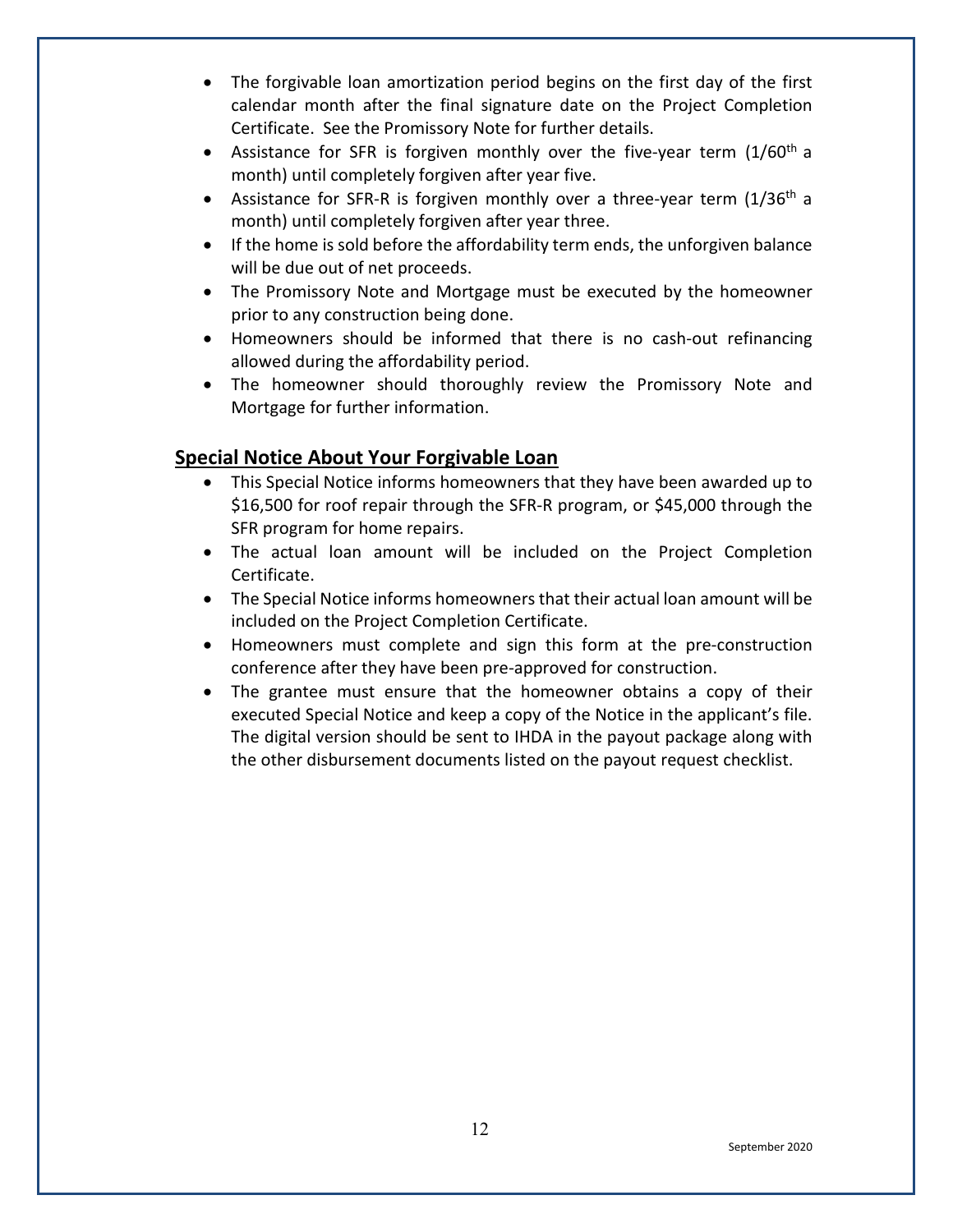# **Section 2: Establishing a Contractor Pool**

<span id="page-13-0"></span>This section addresses contractor pre-qualification, insurance and licensing requirements, and other contractor concerns

**\_\_\_\_\_\_\_\_\_\_\_\_\_\_\_\_\_\_\_\_\_\_\_\_\_\_\_\_\_\_\_\_\_\_\_\_\_\_\_\_\_\_\_\_\_\_\_\_\_\_\_\_\_\_\_\_\_\_\_\_\_**

Do you have qualified contractors to do the work? Do you know your contractors? Are they going to do the work professionally, quickly, and even kindly? Are they financially stable and dependable enough to complete the job? Do they have the required licenses and insurances?

Perhaps some of these questions are rhetorical, but they should all be asked while setting up your program.

Most rehabilitation programs rely on a pool of pre-qualified contractors. The grantee advertises or otherwise seeks out interested contractors. IHDA recommends that the grantee have the contractor complete the Statement of Contractor's Qualifications, we have included this form in [Appendix F](https://df7qosnywqs6g.cloudfront.net/wp-content/uploads/2022/02/Appendix-F-Contractor-Forms-SFR-Round-3.zip). The grantee will also need to review the contractors' insurance information, as well as any required licenses. All insurance and licenses should be current, and a copy should be maintained in the grantee's files.

#### <span id="page-13-1"></span>**Insurance Requirements**

Minimum coverage should include the following:

- **Workmen's Compensation and Employee's Liability** Workmen's compensation of not less than the statutory amount and employer's liability of not less than \$500,000 per person.
- **Auto Insurance** A minimum combined single limit of not less than \$500,000 for injuries, including accidental death, or damages caused by the contractor's vehicles on the site.
- **Comprehensive Public Liability** Not less than \$1,000,000 for accidents or injuries for each occurrence, and not less than \$2,000,000 in the aggregate for the policy term.

### <span id="page-13-2"></span>**Procurement**

Grantees should adhere to the following tenets when establishing procurement policies for the program:

#### • **Maximize Competition**

In order to ensure that a job is reasonable, open competition should be maximized. At least two, but preferably three proposals from your pre-qualified list of contractors should be received in order to obtain the best possible price for the work to be done.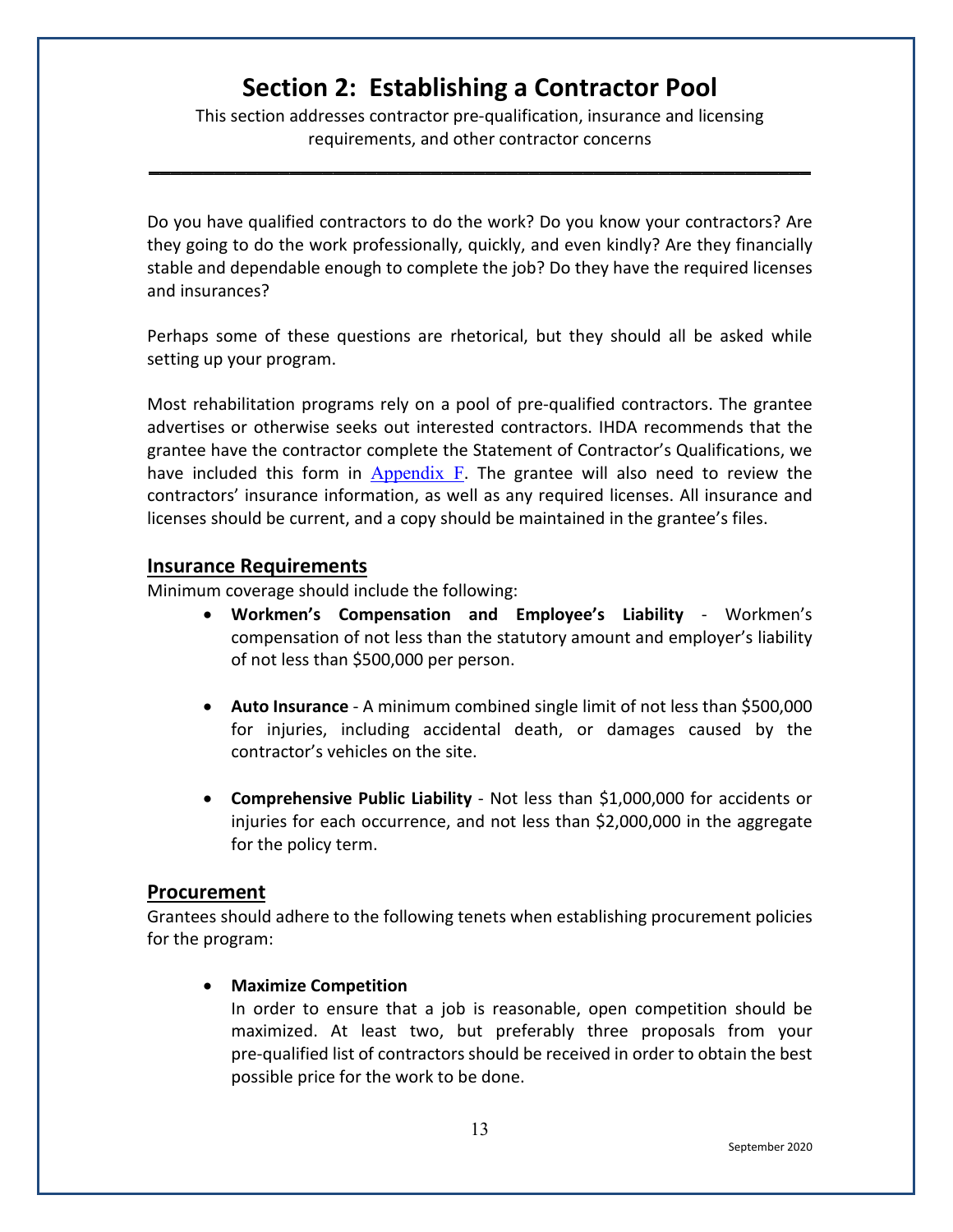#### • **Ensure Project Costs are Reasonable**

An independent cost estimate based on local cost data should be done prior to the bids. The bids are then compared to each other and to the cost estimate. The accepted bid must be within a reasonable range (usually 10%, sometimes more on smaller projects) of the cost estimate. IHDA requires that you use a cost estimating software for developing work write-ups and cost estimates. If your municipality or agency does not own this software, you may purchase it and request reimbursement from your administrative funds.

#### • **Avoid Conflicts of Interest**

No conflict of interest may exist between contractors and the grantee. There must be a clear distinction of duties performed by the entity performing the rehabilitation and the parties that develop work write-ups/cost estimates, approve progress and final draw requests, resolve disputes, and/or approve funding of individual households.

#### • **Unauthorized Compensation**

Grantees may not receive or demand from builder, remodeler, contractor, supplier, or borrower:

- o Kickbacks
- o Commissions
- o Rebates
- o Other compensation

#### • **Select Contractors that are Responsive and Qualified**

Ensure that contractors submitting bids are qualified to complete the work specified in their proposals and are properly licensed and insured.

### <span id="page-14-0"></span>**Prevailing Wage**

Currently, State Prevailing Wage regulations do not apply to Trust Fund rehabilitation projects under SFR.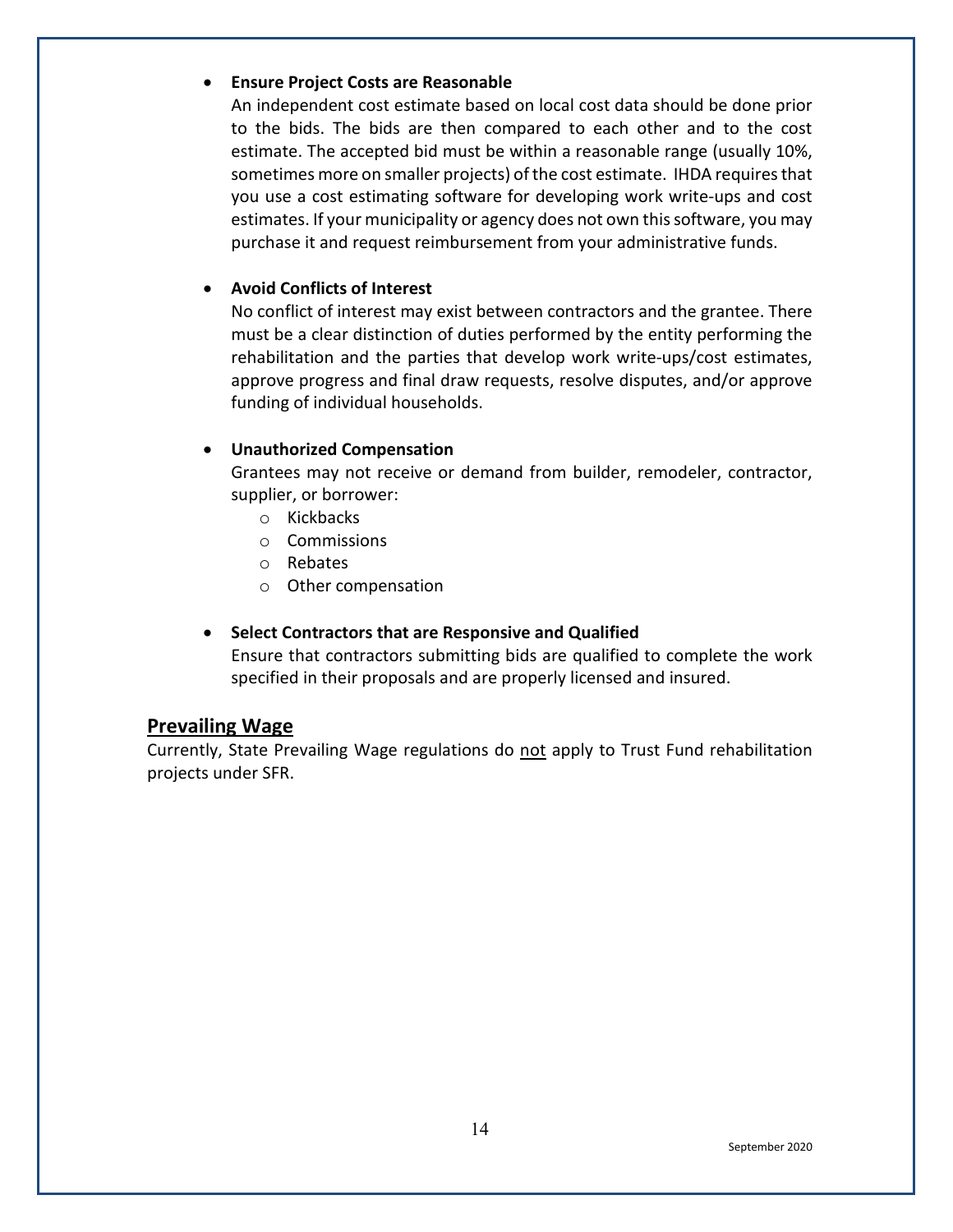# **Section 3: Marketing and Applicant Intake**

<span id="page-15-0"></span>This section addresses the requirements of intake procedures as you begin to accept applications for your program, including income verification and eligibility.

**\_\_\_\_\_\_\_\_\_\_\_\_\_\_\_\_\_\_\_\_\_\_\_\_\_\_\_\_\_\_\_\_\_\_\_\_\_\_\_\_\_\_\_\_\_\_\_\_\_\_\_\_\_\_\_\_\_\_\_\_\_**

Marketing your program should be done in an open and informative manner. All potentially eligible applicants should have equal access to the available resources.

Flyers or brochures should be developed and provided to potential applicants and referral agencies, as well as placed in appropriate public places. The flyers and brochures should briefly describe the program and the eligibility requirements. Materials should include:

- Brief description of SFR and SFR-R
- Eligibility requirements
- Funding available per home and terms of funding
- Instructions on obtaining an application or further information

# <span id="page-15-1"></span>**Determining Applicants to Serve**

You may be using a ranking system, first-come first-served basis, or lottery to see which of your applicants can be served with your allocated funding amount. Here are a few tips to assist you:

- **First-Come, First-Served** Always date-stamp applications. Track required documentation requested from applicants.
- **Ranking Applicants** Be upfront. Document your rankings and be prepared to justify them.
- **Lottery** Make it public. Pull a number of back-ups in case someone drops out of the program or proves to be ineligible.

It may be helpful to put together a list of documents an applicant should bring with them to your initial meeting. This list should include proof of income. This is also a good time to establish expectations with the applicants. [Appendix C](https://df7qosnywqs6g.cloudfront.net/wp-content/uploads/2021/05/Appendix-C-Applicant-Info-and-Forms-1.zip) includes both a sample "Items to Bring to the Interview" and "Homeowner Expectations" but both should be tailored to the type of work to be done under your program.

## <span id="page-15-2"></span>**Complete Sample File Checklist**

This document outlines what files you should be collecting during the course of a homeowner rehabilitation project, from start to finish. The list is broken up into the following sections: Homeowner Eligibility, Loan Settlement, Construction, Close-out. Please refer to the Sample File Checklist in [Appendix B](https://df7qosnywqs6g.cloudfront.net/wp-content/uploads/2021/06/Appendix-B-Checklists-2.zip) when collecting documents for the homeowner's project.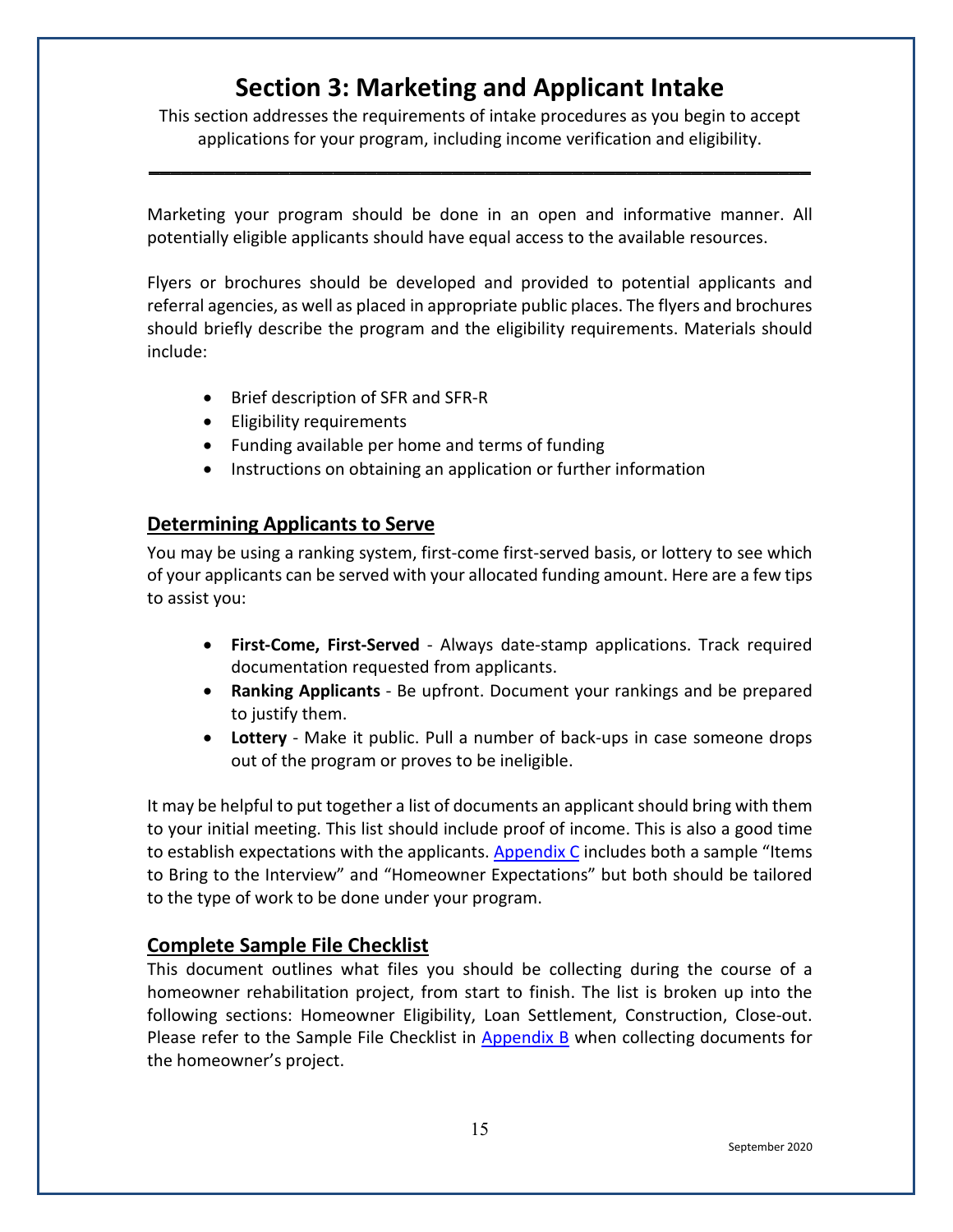### <span id="page-16-1"></span>**Determine Eligibility**

Utilize your IHDA Participant Selection Plan (PSP). Grantees must follow the approved PSP in determining eligibility.

Here are some questions that should be answered in your initial discussion with the applicant. Please keep in mind that you will need to document the responses to these questions:

- Does the applicant own the home outright?
- Is ownership of the home under a trust or contract-for-deed? Ownership in trust or under a contract-for-deed is not eligible under the program. Ownership must be held in fee simple title.
- Are there any documents other than a deed recorded against the property?
- Is the property the sole residence of all owners?
- How many persons live in the household and what are their ages?
- What is the annual household income?
- Will the homeowner accept the placement of a lien on the property and agree to the terms of the Owner Agreement, Promissory Note, and Mortgage?
- Does the homeowner have adequate property insurance? Is the property insurance in the homeowner's name?

# <span id="page-16-0"></span>**Confirm Ownership of Property**

IHDA requires a Title Search for all properties to ensure the property rightfully belongs to the homeowner(s) and there are no outstanding liens that would put the home at risk. A Limited Title Search is acceptable for substantiating ownership of property. If one or more homeowners are appearing in the title search that are not present due to death, IHDA will require additional documentation for review. You will need to produce documentation that proves ownership for the homeowner applying for funding (e.g., a will, divorce documents, or other relevant material).

• **Note:** Limited Title Searches are acceptable to verify if a property meets the SFR ownership requirements outlined below

# <span id="page-16-2"></span>**Verify Income**

Use the IHDA Income Calculator [\(Appendix C\)](https://df7qosnywqs6g.cloudfront.net/wp-content/uploads/2021/05/Appendix-C-Applicant-Info-and-Forms-1.zip) to determine if the applicant is eligible for the Program. The household income must be at or below 80% area median income.

Grantees will use the Community Affairs Income Calculator to certify the gross amount of income of all adult household members that is anticipated to be received during the upcoming 12 month period. Refer to th[e HUD Occupancy Handbook](https://www.ihda.org/wp-content/uploads/2020/07/Appendix-3_HUD-Handbook_Acceptable-Forms-of-Verification.pdf) for a detailed listing of acceptable forms for verifying income.

All income verifications will require one of the following supporting documents to be kept in the applicant's file including: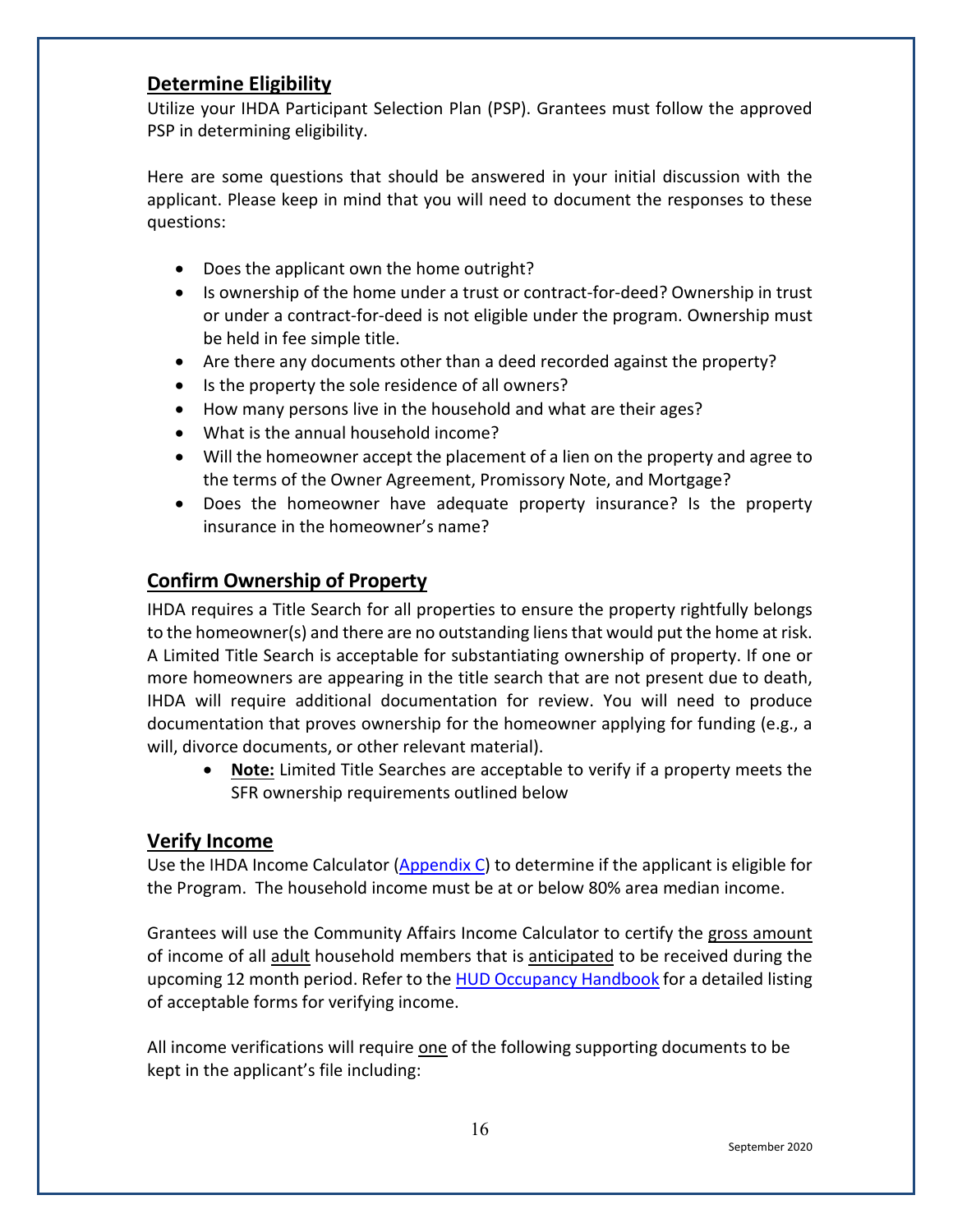- 3rd party verification from employers/SSA
- Copies of pay stubs and/or bank statements of at least three pay periods
- Certified copy of tax returns

**Note**: Income documentation must be current within 180 days of project start to be valid.

# <span id="page-17-0"></span>**Reserve Funds in MITAS**

# **MITAS Loan Reservation System**

Grantees must reserve funds in MITAS as soon as they feel they have a qualified applicant. You may designate up to three (3) staff members from your agency to be a MITAS Administrator by completing the MITAS System Administrator form [\(Appendix H\)](https://df7qosnywqs6g.cloudfront.net/wp-content/uploads/2021/04/Appendix-H-MITAS-Manual-and-Forms.zip). The designated administrator(s) will be given a MITAS username and password so they may input the applicant's information and upload any necessary documentation. See the SFR R3 Reservation Manual and Uploading Guide ( $Appendix H$ ) for detailed instructions on reserving funds and uploading documents.

Once you have an eligible household, you can go into MITAS and reserve funds for this property, up to the \$45,000 maximum allocation.

**DCA Fund Note:** If your agency is awarded DCA funds, please reserve projects under standard SFR AMI categories before reserving under DCA AMI categories. Only reserve projects under DCA AMI groups once the SFR funds are fully expended.

Select "DCA 1" for DCA projects that are funded as a result of your original SFR Round 3 application. Select "DCA 2" for DCA projects that utilize funds that were part of a later application process.

## **Base Income for the Household**

You are to use the **Adjusted Household Income** from the **Community Affairs Income Calculator** when determining the household's base income on the **Primary Mortgagor Information** screen. We have taken the guesswork out of calculating this figure. You will simply go to the **Eligibility + Signature** tab of the Income Calculator section entitled **"Income to Enter in MITAS Loan Reservation"** and enter the EXACT amount that is shown. (Adjusted Household Income divided by 12). Enter income in the **Primary Mortgagor** screen only. **Do not enter income into the co-mortgagor screens.** (**Note:** You will enter income for all adult household members listed on the Community Affairs Income Calculator and submit all pages of the Income Calculator to IHDA.)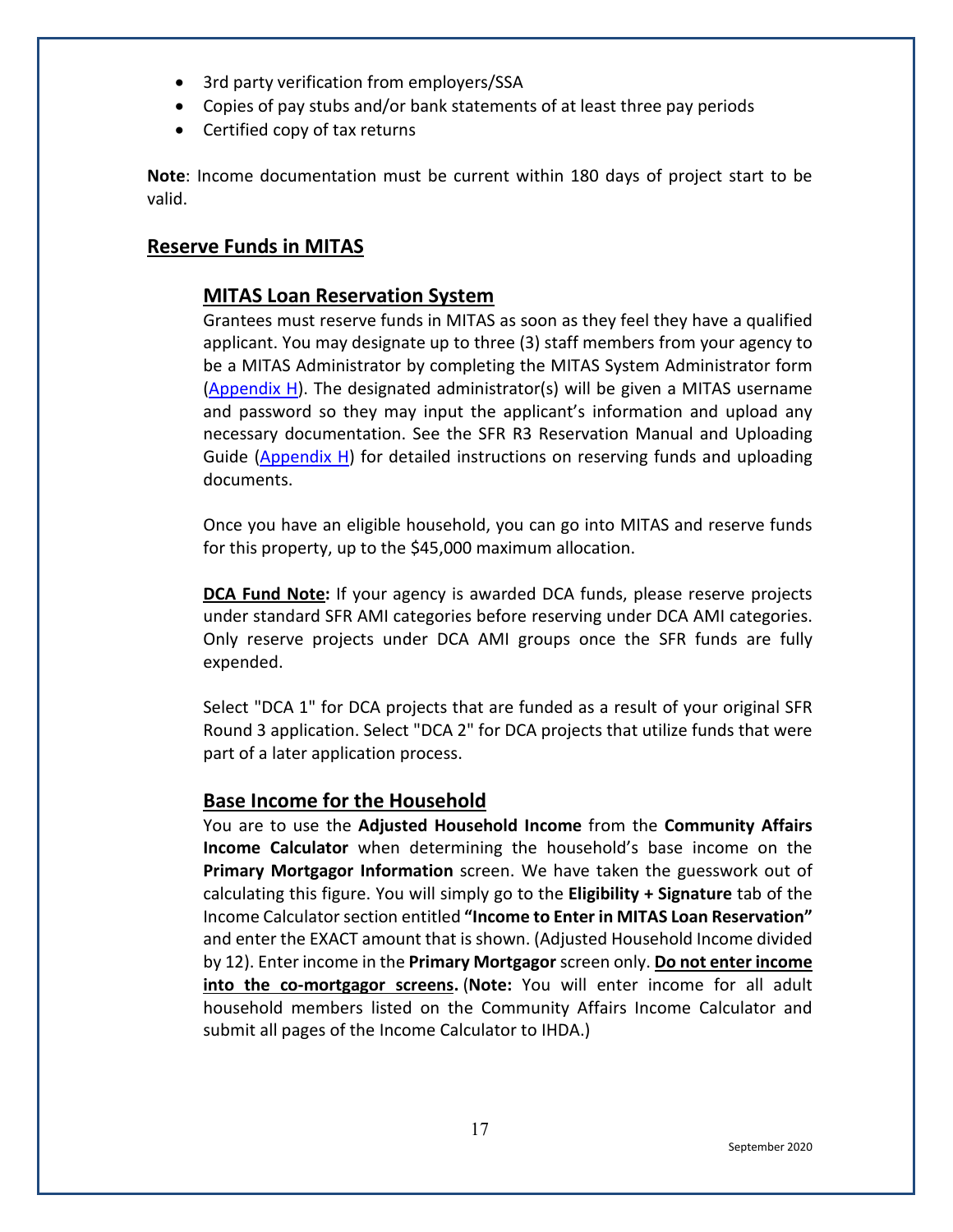#### <span id="page-18-0"></span>**Execute Legal Documents**

The following documents are exhibits to your Funding Agreement and can be found in [Appendix C.](https://df7qosnywqs6g.cloudfront.net/wp-content/uploads/2021/05/Appendix-C-Applicant-Info-and-Forms-1.zip)

#### **Owner Agreement**

IHDA provides an Owner Agreement as part of the legal documents for the program. This Agreement is a contract between the grantee and the homeowner and should be executed during the pre-construction conference. Review this document carefully with the program participant to ensure a mutual understanding of the activities undertaken and the overall program requirements. Be sure to keep a copy of the executed Owner Agreement in the applicant's file for future reference.

### **Owner Affidavit**

As part of the Owner Agreement, the homeowner is required to execute the Owner Affidavit. This document certifies that the home is the owner's sole residence and the property will remain owner-occupied throughout the loan term. Be sure to keep a copy of the executed Owner Affidavit in the applicant's file for future reference.

### **Construction Contract**

The Construction Contract is an agreement between the owner and the contractor. This document is an exhibit to the Owner Agreement provided by IHDA's Legal department. Review this document carefully with the homeowner as it must be executed prior to the start of any construction. Be sure to keep a copy of the executed Construction Contract in the applicant's file for future reference.

### <span id="page-18-1"></span>**Execute Program Documents**

The following documents are found in [Appendix I.](https://df7qosnywqs6g.cloudfront.net/wp-content/uploads/2020/07/Appendix-I-Fillable-Note-Mortgage-and-Special-Notice.zip)

**Special Notice About Your Forgivable Loan** (keep original in applicant's file) IHDA has implemented the use of the Special Notice About Your Forgivable Loan. This document informs the borrower that they will sign a Promissory Note and Mortgage that will not state their actual loan amount, it will instead indicate an "up to" maximum loan amount. The final loan amount will be available once rehabilitation is complete and will be specified in the Project Completion Certificate. Be sure to keep a copy of the executed Special Notice in the applicant's file for future reference.

### **Promissory Note**

The IHDA Promissory Note will indicate the maximum loan amount for the program. The Note will not specify the actual loan amount, it will instead indicate \$45,000 for the full SFR component and \$16,500 for the roof only component. The date of the Note should reflect the date of the pre-construction conference.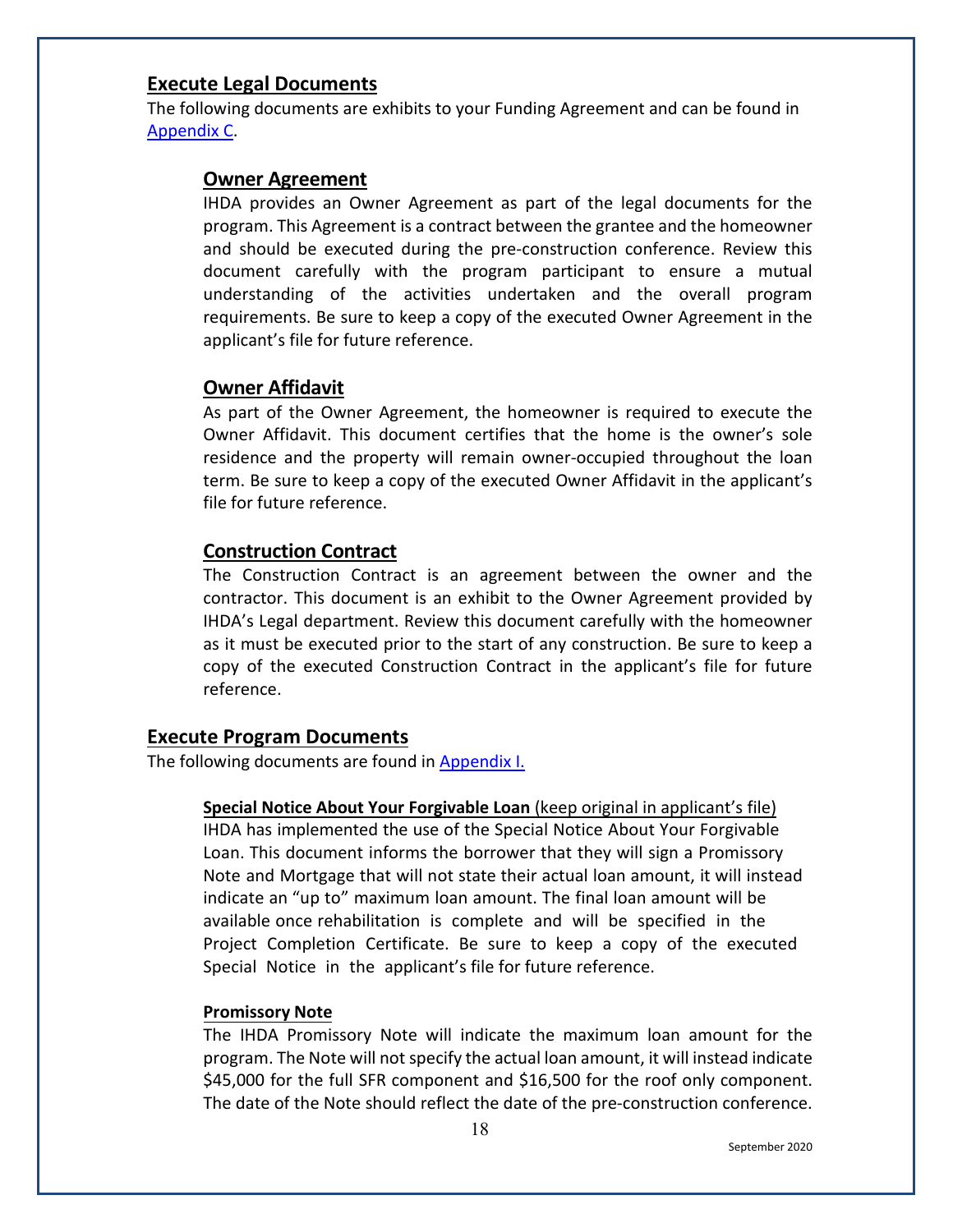The final loan amount will be reflected on the Project Completion Certificate. The forgivable loan amortization period begins on the first day of the first calendar month after the final signature date on the Project Completion Certificate.

#### **Mortgage**

Similar to the Note, the IHDA Mortgage will not specify the actual loan amount; instead it will indicate the \$45,000 maximum loan amount for SFR and \$16,500 for SFR-R. The Mortgage date should reflect the date of the pre-construction conference. The final loan amount will be reflected on the Project Completion Certificate.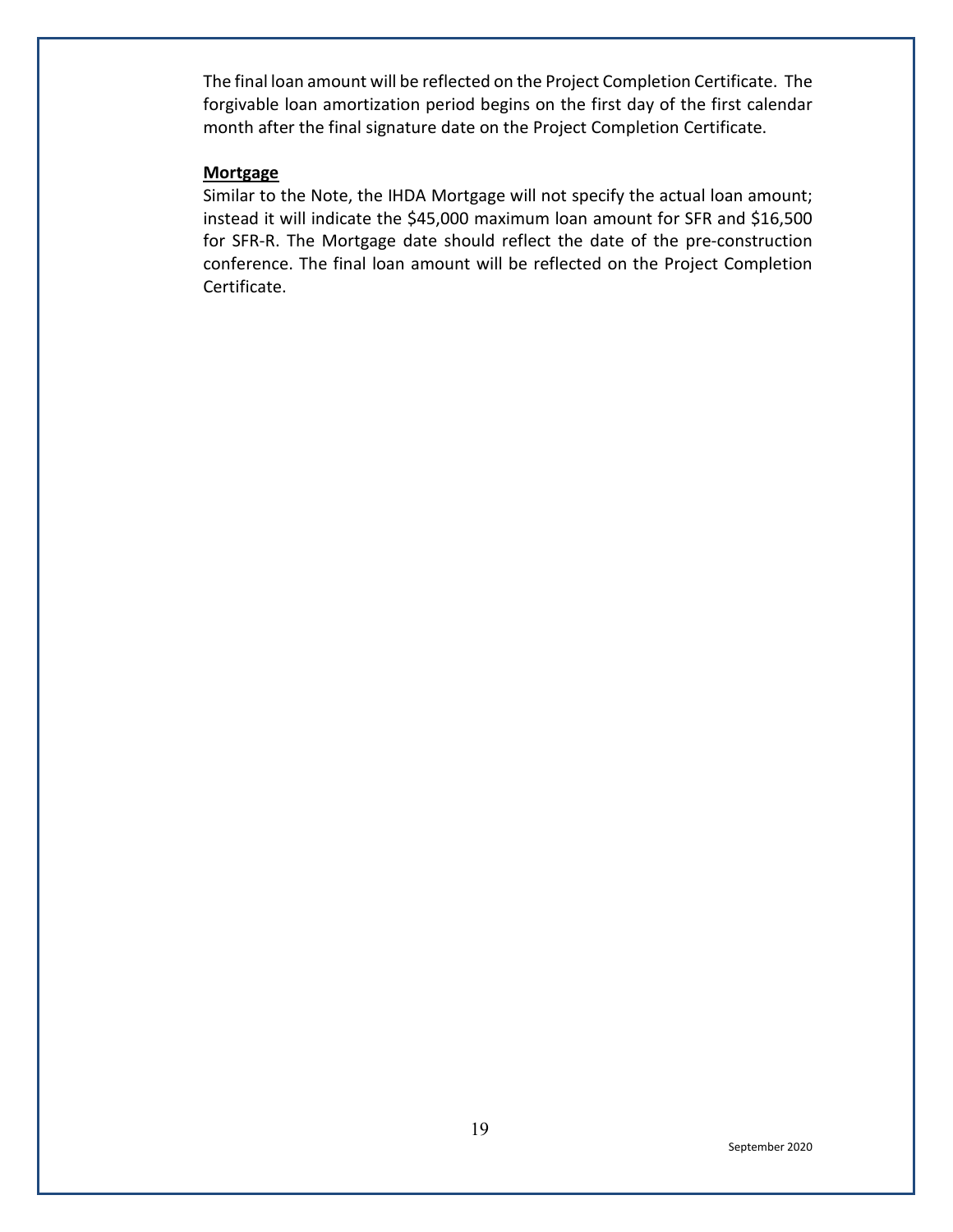# <span id="page-20-0"></span>**Section 4: Environmental and State Administrative Requirements**

This section addresses environmental and state administrative requirements, including floodplain concerns, state historic preservation review, lead-based paint regulations, and other administrative requirements.

**\_\_\_\_\_\_\_\_\_\_\_\_\_\_\_\_\_\_\_\_\_\_\_\_\_\_\_\_\_\_\_\_\_\_\_\_\_\_\_\_\_\_\_\_\_\_\_\_\_\_\_\_\_\_\_\_\_\_\_\_\_**

SFR is supported by funds from the Affordable Housing Trust Fund. As such, the State of Illinois requirements for rehabilitation projects apply.

## <span id="page-20-1"></span>**Historic Preservation**

IHDA requires an approval/no comment letter back from the State Historic Preservation Office for all Trust Fund projects.

The State Historic Preservation Office (SHPO) must review all homes to be rehabilitated, including those that will receive only a moderate amount of rehabilitation. A sample letter is provided for you in [Appendix D.](https://df7qosnywqs6g.cloudfront.net/wp-content/uploads/2020/09/Appendix-D-Environmental-and-SHPO.zip)

Send your letter and attachments to:

State Historic Preservation Office Illinois Department of Natural Resources Attn: Review & Compliance 1 Old State Capitol Plaza Springfield, IL 62701 217-782-4836

Include the following documentation for each property to be reviewed:

- Street map showing location of property
- Two current, unobstructed color photographs of the property
- A brief description of the rehabilitation to take place. (**Note**: Simply stating "rehabilitation" will likely raise questions and cause a delay.)
- Include a summary of the work write-up

If your project is located in an historic area, additional documentation will most likely be required.

**Note:** IHDA will not issue a pre-approval unless you have received an approval/no comment letter back from the State Historic Preservation Office.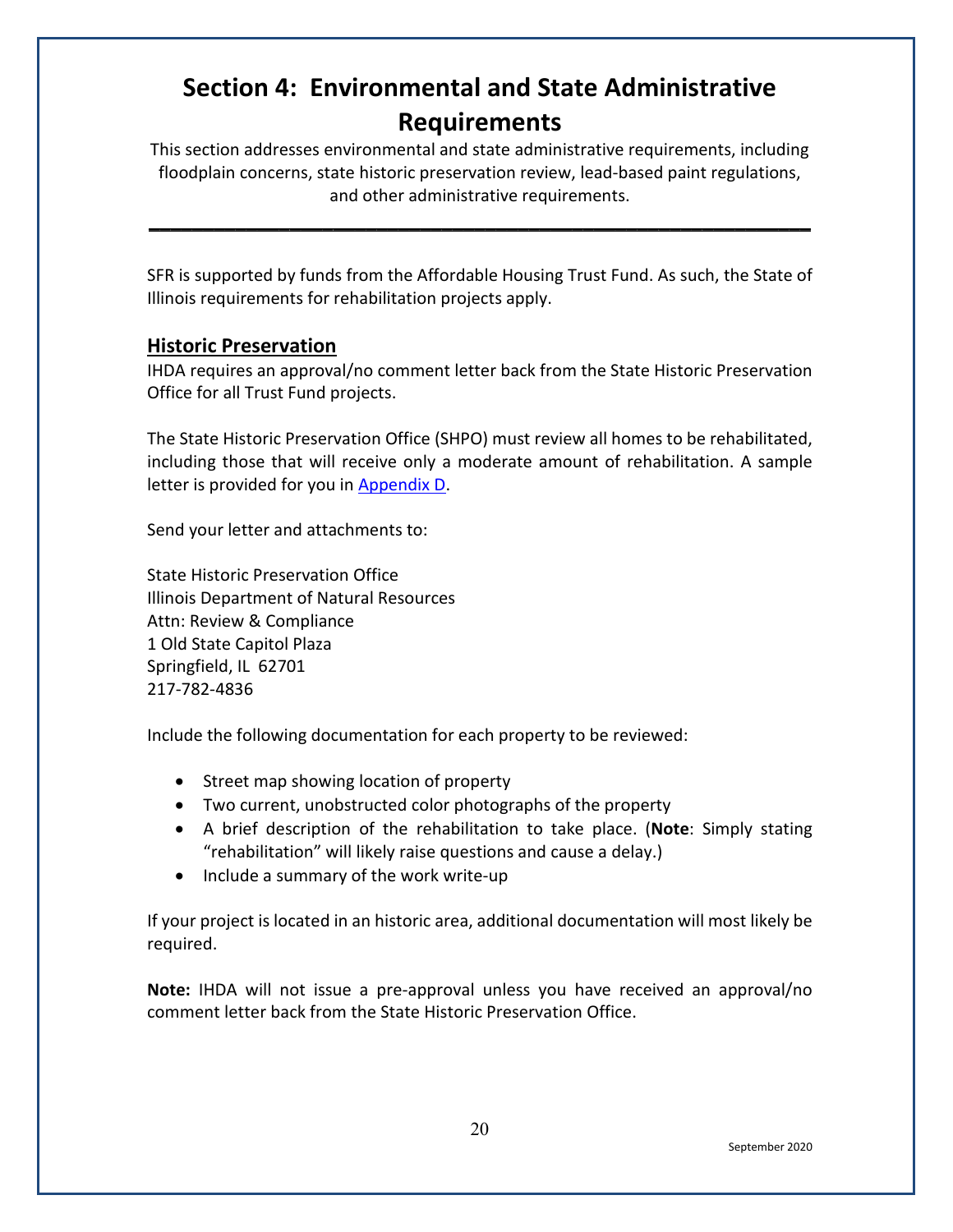# <span id="page-21-0"></span>**Illinois Accessibility Code Guidelines**

The Illinois Accessibility Code is a set of regulations that implement the Illinois Environmental Barriers Act (410ILCS 25). The Code establishes minimum scoping and technical design requirements to ensure that newly-constructed or renovated buildings in Illinois comply with accessibility standards that guarantee they are safe and readily accessible to persons with physical limitations. This Code also addresses areas of difference between federal accessible design standards such as the 2010 Americans with Disabilities Act (ADA), standards for accessible design (28 CFR 36 [2010]), and the Code. Together with the Environmental Barriers Act (EBA), the Code has the force and effect of law in the State of Illinois. See [Appendix E](https://df7qosnywqs6g.cloudfront.net/wp-content/uploads/2020/07/Appendix-E-Accessibility-Documents.zip) for the Code.

## <span id="page-21-1"></span>**Property Insurance**

The homeowner must have a current Homeowners Insurance Policy. Grantee must make sure the insurance is kept current while the home is under construction. Since IHDA will have a financial interest in the property, property insurance coverage must be extended to reflect "Illinois Housing Development Authority" as "Additional Insured". This extension will ensure that IHDA has certain rights as to notice and termination of the insurance policy. Be sure the Homeowners Insurance reflects the following:

Additional Insured: Illinois Housing Development Authority Address: 111 E. Wacker Dr., Suite 1000 Chicago, IL 60601

## **Floodplain Requirements**

Executive Order 2006-05 governs the development and rehabilitation of properties in the floodplain with State dollars. You must document whether each property is located in a 100-year floodplain. If the property is located in the 100-year floodplain, then flood insurance is required before a property can benefit from State-funded assistance. To check if a property is in the 100-year floodplain, you will need to consult the Flood Insurance Rate Map (FIRM) for that address published by FEMA. You can create and print a copy of a "FIRMette" on the FEMA website: [https://msc.fema.gov/portal.](https://msc.fema.gov/portal) There is also a tutorial on the website to assist you. Retain a copy of the FIRM map for your files and submit a color copy to IHDA with your pre-approval package. An example of a FIRM and a copy of Executive Order 2006-05 are included as [Appendix D.](https://df7qosnywqs6g.cloudfront.net/wp-content/uploads/2020/09/Appendix-D-Environmental-and-SHPO.zip) For properties located within a 100-year floodplain, the homeowner must have flood insurance and must include IHDA as an additional insured.

# <span id="page-21-2"></span>**Additional NFIP Floodplain Requirements for Rehabilitation within a Floodplain**

The National Flood Insurance Program requires that "if the cost of improvements or the cost to repair the damage exceeds 50 percent of the market value of the building, it must be brought up to current floodplain management standards. That means an existing building must meet the requirements for new construction." (Excerpt from unit 8 (page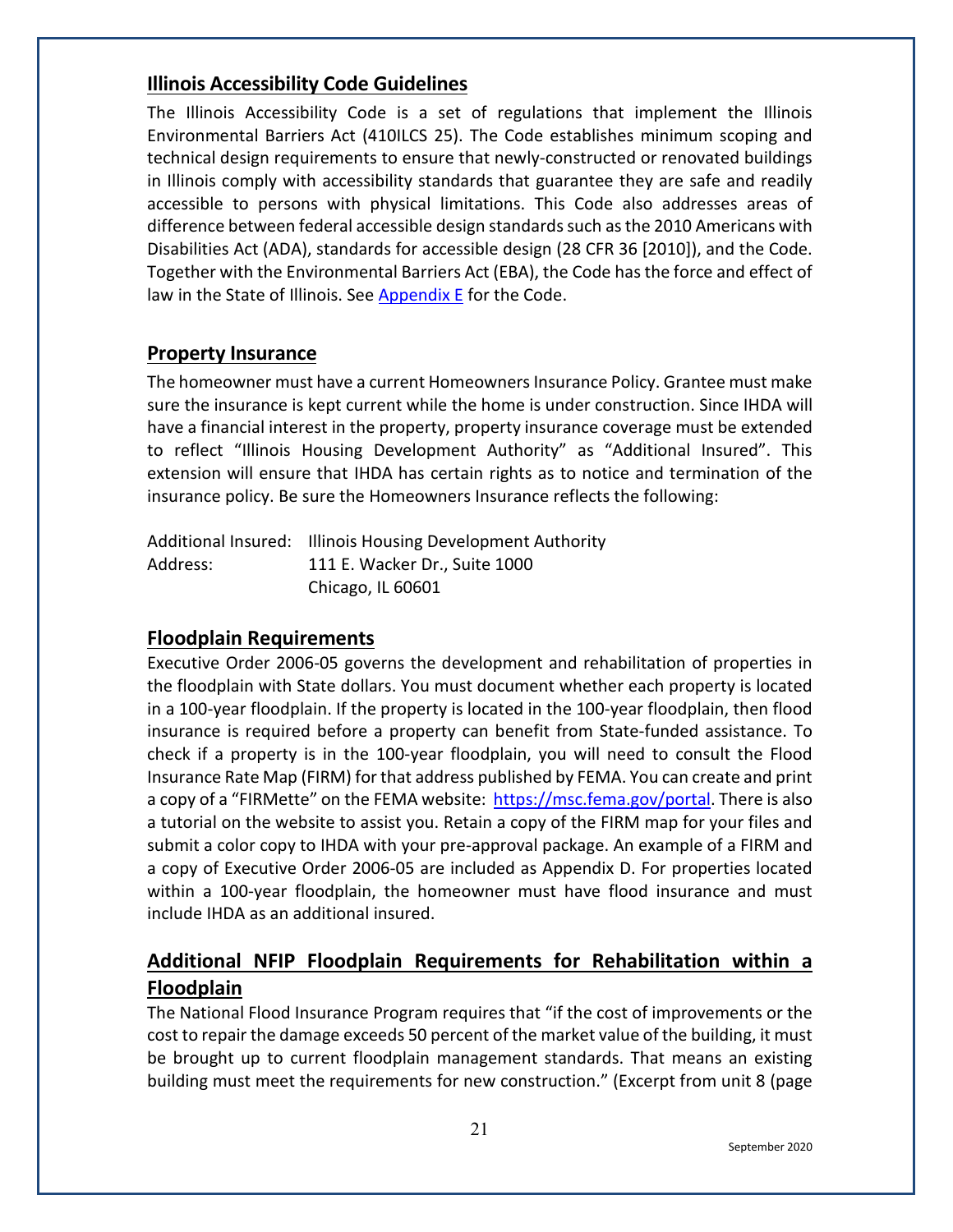3) of "NFIP Floodplain Management Requirements: A Study Guide and Desk Reference for Local Officials"). Unit 8 is located i[n Appendix D](https://df7qosnywqs6g.cloudfront.net/wp-content/uploads/2020/09/Appendix-D-Environmental-and-SHPO.zip) for your reference.

> Cost of improvement project  $> 50$  percent Market value of the building

The entire NFIP Floodplain Management Requirement guide can be found in full at the following FEMA site: <https://www.fema.gov/floodplain-management-requirements>

The Department of National Resources (DNR) "Illinois Quick Guide to Floodplain Management" serves as a resource for rehabilitation projects in Illinois that must be brought up to current floodplain management standards. This guide is located in [Appendix A.](https://df7qosnywqs6g.cloudfront.net/wp-content/uploads/2020/07/Appendix-A-Guidance-and-Samples.zip) This guide and further Illinois specific NFIP information can also be found on the DNR website: <https://www.dnr.illinois.gov/waterresources/pages/nfip.aspx>

## <span id="page-22-0"></span>**Proximity to an Underground Mine**

IHDA requires that a map showing the proximity to underground mines be provided for each project to be funded. A search should be done through the following website: [http://isgs.illinois.edu/ilmines.](http://isgs.illinois.edu/ilmines) A color copy of the map should be submitted to IHDA as part of the Pre-approval package. All properties within the proximity zone will be required to have mine insurance, with IHDA as an additional insured.

## <span id="page-22-1"></span>**Other Environmental Requirements**

The Trust Fund Regulations, Subpart K, state that "[t]he Authority may, at its election, commission [additional] environmental assessment[s] . . . The environmental assessment shall, at a minimum, consist of a review of historic activities on the Real Estate and current conditions of the Real Estate which identify potential violations of applicable environmental laws."

Any further environmental review requirements are within the discretion of IHDA, as local or site-specific conditions warrant, but generally only the historic preservation, floodplain and mine review requirements will be required for this program. See [Appendix](https://df7qosnywqs6g.cloudfront.net/wp-content/uploads/2020/09/Appendix-D-Environmental-and-SHPO.zip)  [D](https://df7qosnywqs6g.cloudfront.net/wp-content/uploads/2020/07/Appendix-D-Environmental-and-SHPO.zip) for a copy of this regulation*.*

## <span id="page-22-2"></span>**Lead-Based Paint**

The Illinois Department of Public Health (IDPH) [\(http://www.idph.state.il.us/\)](http://www.idph.state.il.us/) provides licenses for lead paint contractors and enforces state regulations regarding lead-based paint.

For standard SFR projects, if the home was built prior to 1978, IHDA will require that a risk assessment be done of the entire home. For SFR with Roof Only Option projects, if the home was built prior to 1978, only the areas affected by rehab work (roof, soffit, fascia, etc.) need to be tested for lead via a risk assessment. According to IDPH, homes built after 1978 do not need to be assessed for lead unless the grantee determines

22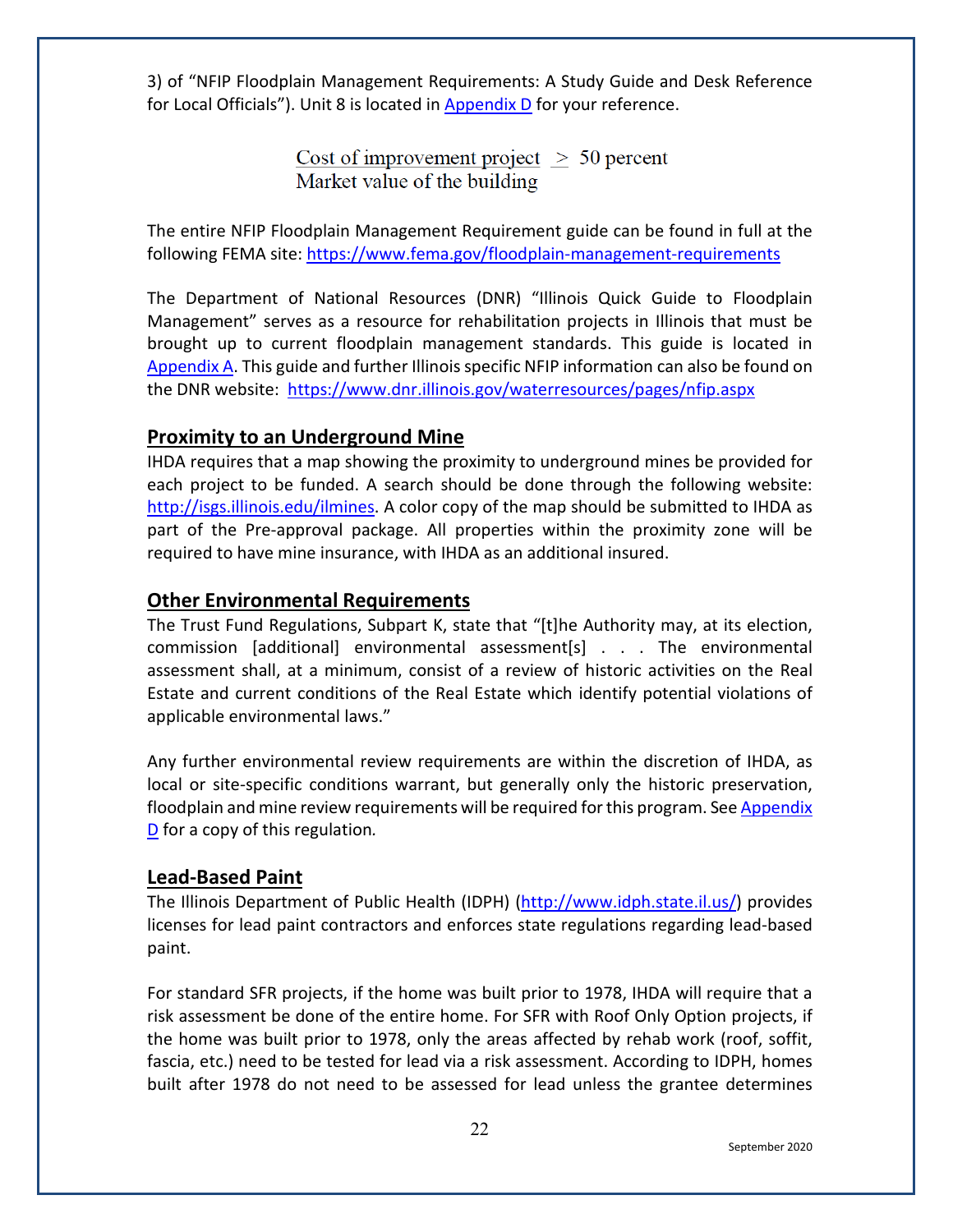otherwise. Contractors completing lead work will need to submit their lead abatement contractor license and the lead supervisor license to the grantee for review. These requirements apply to Disaster Contingency Award Projects (DCA) in addition to standard SFR and SFR-R projects. Defer to the chart below for reference:

|                   | <b>SFR Project (includes DCA<sup>2</sup>)</b>                                                                | <b>SFR-R Project (includes DCA<sup>2</sup>)</b>                                                                                                       |
|-------------------|--------------------------------------------------------------------------------------------------------------|-------------------------------------------------------------------------------------------------------------------------------------------------------|
| Pre 1978          | Risk assessment of the entire home is<br>needed for every project.<br>No lead assessment is required, unless | Risk Assessment is needed for every project. Only<br>the roof and affected areas need to be tested.<br>No lead assessment is required, unless grantee |
| <b>After 1978</b> | grantee determines otherwise.                                                                                | determines otherwise.                                                                                                                                 |

Lead-based paint assessment and remediation work are both eligible costs under SFR. However, if the clearance test fails, the contractor must pay for a second clearance test after further remediation work is done. IHDA will not reimburse for additional clearance testing.

When any rehabilitation/renovation work is being done and lead-based paint is known due to a lead risk assessment report, then lead-safe work practices must be followed. This includes inspection and remediation work performed by state-licensed risk assessors and contractors. All work in the affected areas must be done by a licensed lead contractor using lead-safe work practices and pass IDPH lead clearance levels.

Additionally, any housing where a child or pregnant woman resides who has been screened and tested positively for lead poisoning by local or state health departments must be risk-assessed via a Lead Risk Assessment Report, to determine all sources of immediate lead-based paint hazards, and related remediation work must be performed. In all instances involving pre-1978 construction, provide owners/ participants with the EPA pamphlet [Protect](https://www.epa.gov/sites/production/files/2020-04/documents/lead-in-your-home-portrait-color-2020-508.pdf) Your Family from Lead in Your Home. Contractors should provide the homeowners with the required EPA Notices under the Lead Renovation, Repair and Painting (RRP) Rule [\(See Appendix A\).](https://df7qosnywqs6g.cloudfront.net/wp-content/uploads/2020/07/Appendix-A-Guidance-and-Samples.zip)

## <span id="page-23-0"></span>**Other Inspections**

For full SFR projects, the entire home will need a termite inspection. For SFR Roof-Only projects, only the areas affected by rehab work (roof, soffit, fascia, etc.) need to be inspected. In addition, if radon is a concern in your area, we would expect you to address that issue as well. Due diligence with regard to health and safety issues, and environmental concerns is a responsibility of publicly funded programs, whether or not the items are specifically stated.

<span id="page-23-1"></span><sup>&</sup>lt;sup>2</sup>The terms of assistance for DCA projects mirror those of SFR and SFR-R.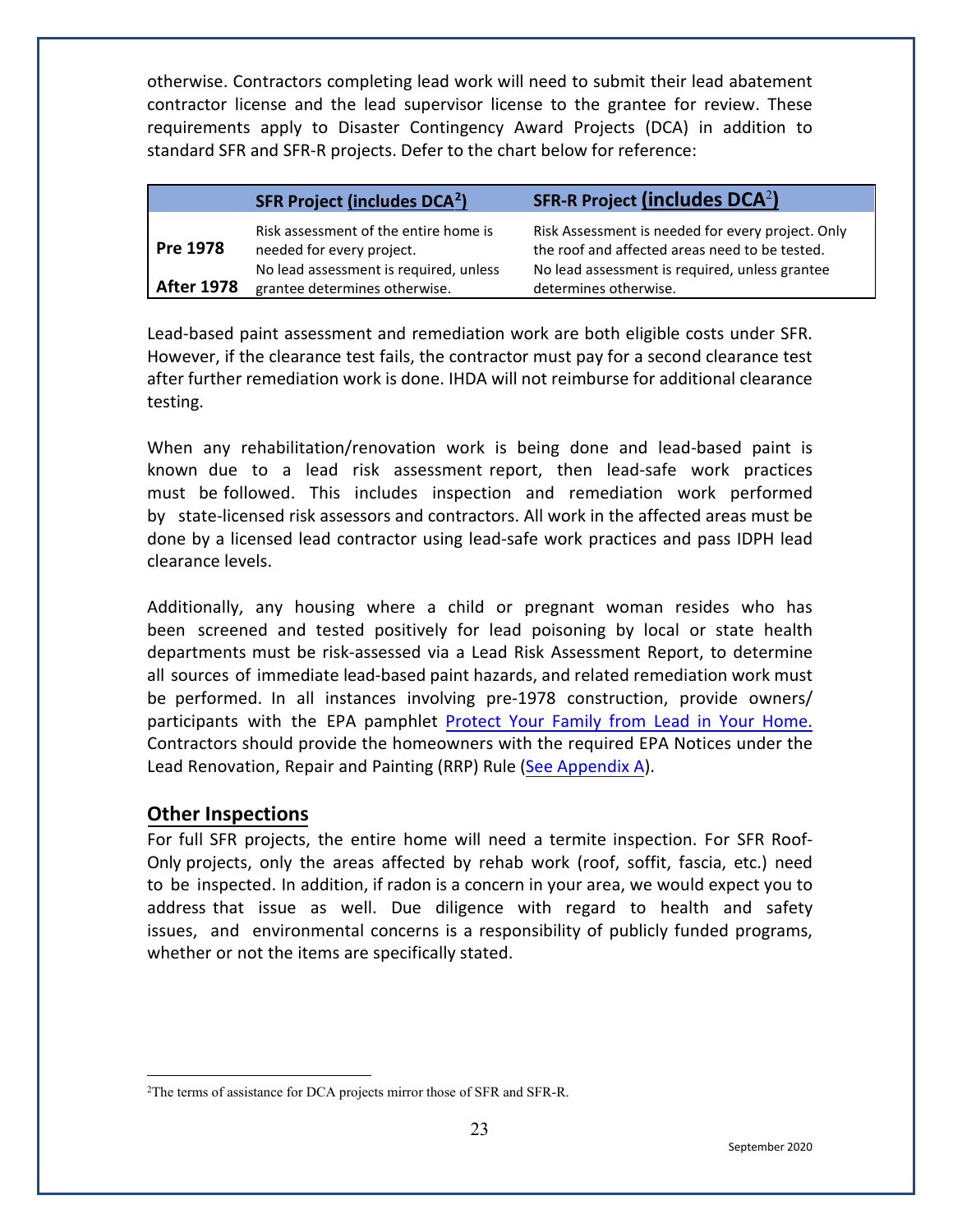# **Section 5: Home Evaluation and Pre-approval**

<span id="page-24-0"></span>This section provides information on how to evaluate the feasibility of rehabilitating the property, as well as how to obtain pre-approval from IHDA.

**\_\_\_\_\_\_\_\_\_\_\_\_\_\_\_\_\_\_\_\_\_\_\_\_\_\_\_\_\_\_\_\_\_\_\_\_\_\_\_\_\_\_\_\_\_\_\_\_\_\_\_\_\_\_\_\_\_\_\_\_\_**

At this point in the project, you have found a household that is eligible for SFR. You now need to assess the specific needs of the property keeping the following factors in mind:

- What are the existing health and safety issues present in the home?
- Are there concerns of lead-based paint?
- What code violations need to be addressed?
- What energy efficient improvements can be included in this project?

# <span id="page-24-1"></span>**Scope of Work**

After reviewing the above-mentioned factors, you will derive your scope of work for the project. This is your general list of items that need to be completed as part of the project. At this point in your process, you will probably also have a good idea if the project can move forward with the amount of funds that you have available. The person performing the initial assessment of the property prepares the scope of work and later the cost estimate, must be qualified and knowledgeable with state and local building codes, including accessibility requirements and energy efficiency standards. Additionally, pre– 1978 structures should be evaluated by a state-certified lead risk assessor in accordance with state-required protocols. Specific requirements for typical home repairs are included in [Appendix D.](https://df7qosnywqs6g.cloudfront.net/wp-content/uploads/2020/09/Appendix-D-Environmental-and-SHPO.zip) The grantee determines if lead hazards are likely in the home, including a visual determination for any roof repair.

# **Scope of Work Narrative**

Now that you have prepared a Scope of Work for the project, IHDA requires that you briefly summarize the work to be performed in a Scope of Work Narrative. This narrative must be in memo/letter format and on your organization's letterhead. You will include this Narrative as part of your Pre-approval package.

## <span id="page-24-2"></span>**Work Write-up/Cost Estimate**

A detailed work write-up and cost estimate should now be developed. The cost estimate should include detailed specifications and be based on current market costs. You should derive your own in-house cost estimate prior to bidding the project, and establish limits on what you will accept. Your work write-up should include your standards and specifications that are specific and measurable and will result in a good quality project. IHDA requires the use of cost estimating software, such as Housing Developer Pro and RESPEC. Best practices generally require that bids be within 10% of the cost estimate.

The next step is to consider project feasibility. Do you have sufficient funds for the rehabilitation and soft costs needed to complete the project? Make a detailed budget,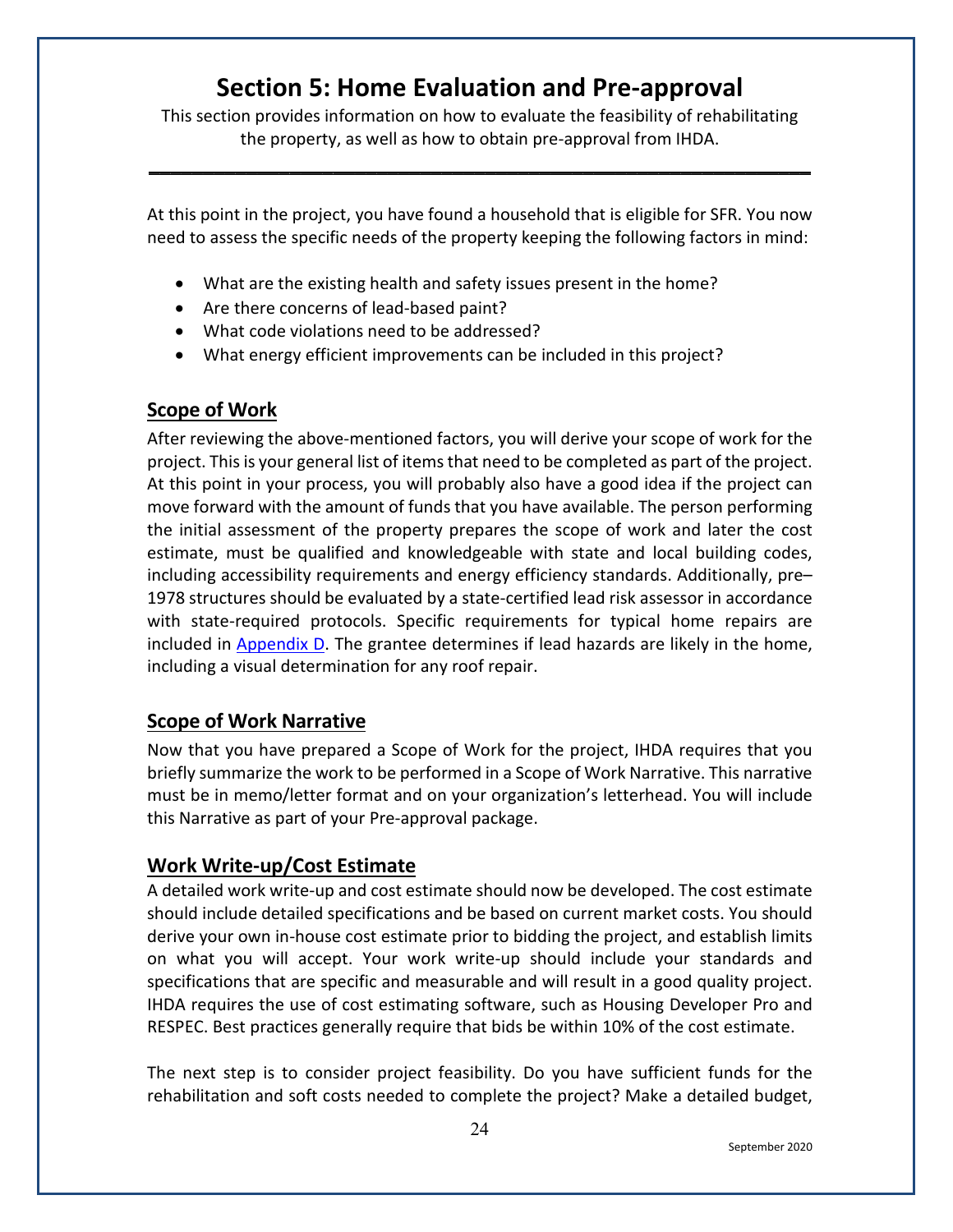and do not forget to include soft costs incurred: title, recording, and outside inspection fees. Also, include your project delivery (up to 15% of hard and soft costs). If there are insufficient funds to complete the project, and additional funds from other sources are unavailable, you will have to decide whether to move forward with the project. As you consider this, keep in mind that the purpose of this program is to leave the recipients in safe and functional homes. If there are insufficient funds available to correct existing health and safety issues in the home, you should not continue with the project.

#### <span id="page-25-0"></span>**Pre-approval Request**

Pre-approval from IHDA is required before you conduct the pre-construction conference and begin rehabilitation. Once you have collected all the documentation listed on the Pre-approval Checklist (see [Appendix B\)](https://df7qosnywqs6g.cloudfront.net/wp-content/uploads/2021/06/Appendix-B-Checklists-2.zip), you will upload the checklist along with all documentation into MITAS as one document. You will then inform the Community Affairs Department via email at [TFSFR3info@ihda.org](mailto:TFSFR3info@ihda.org) that you have a project ready for pre-approval. We will email you a pre-approval or let you know if any additional documentation is needed.

**Note**: If you are not contacted within two (2) business days, please email or call to find out the status of your submission.

The following documentation must be submitted t[o TFSFR3info@ihda.org](mailto:TFSFR3info@ihda.org) as part of your **Pre-approval** package:

- 1. Pre-approval Request Checklist
	- a. Be sure to select "DCA SFR" or "DCA SFR-R" on the top of the form if applicable
- 2. MITAS Commitment Confirmation (generated when funds are reserved)
- 3. Scope of Work Narrative (summary of work to be performed on agency letterhead)
- 4. Community Affairs Income Calculator (signed by grantee and applicant)
- 5. Bid Tabulation (summarizing bids received for project)
- 6. Cost Estimate (on which the request for funds is based)
- 7. State Historic Preservation Office Approval Letter
- 8. FIRMette, floodplain map (in color)
- 9. Mine map (in color)
- 10. Copy of Homeowners' Insurance Policies (listing "Illinois Housing Development Authority" as additional insured)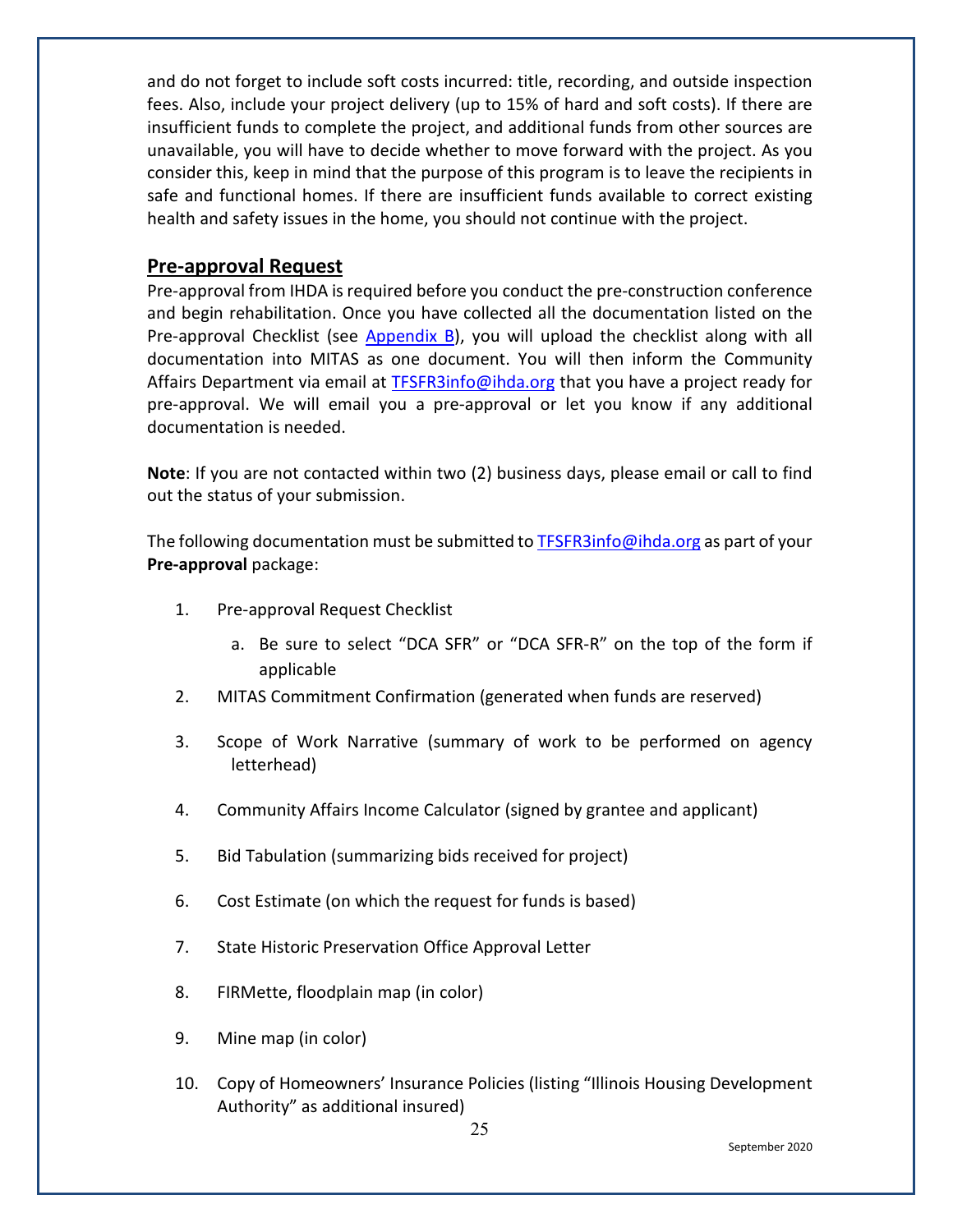- 11. Pictures of work to be completed (before rehabilitation. Must be in color and labeled.)
- 12. Title Search (Title insurance is not required)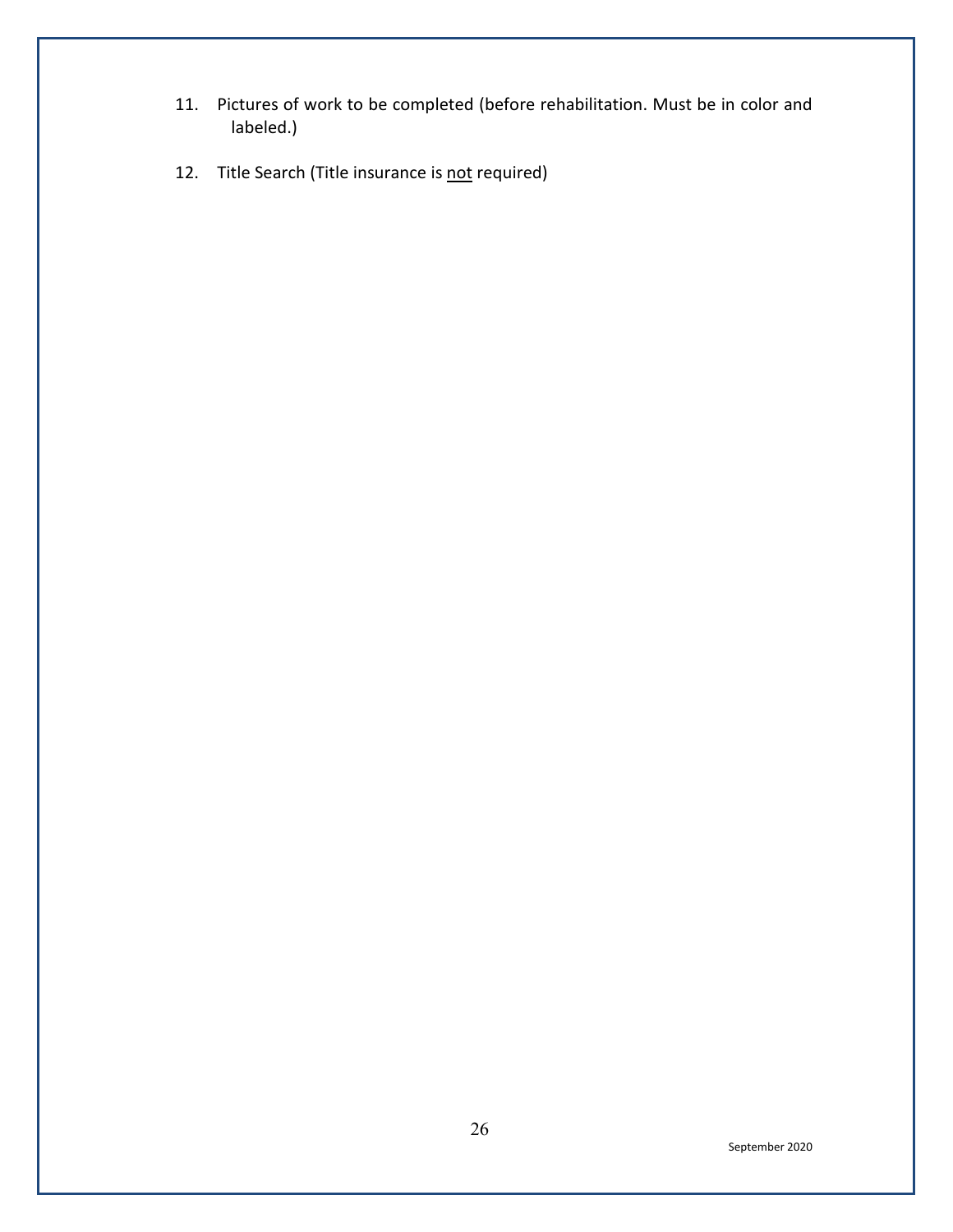# **Section 6: Managing Homeowner Expectations**

**\_\_\_\_\_\_\_\_\_\_\_\_\_\_\_\_\_\_\_\_\_\_\_\_\_\_\_\_\_\_\_\_\_\_\_\_\_\_\_\_\_\_\_\_\_\_\_\_\_\_\_\_\_\_\_\_\_\_\_\_\_**

<span id="page-27-2"></span><span id="page-27-0"></span>This section addresses best practices in managing homeowner expectations of the rehabilitation of their home.

In homeowner rehabilitation programs, a critical aspect is knowing how to best manage the expectations of the homeowner. The homeowner must be aware that SFR is not a complete remodel of their home and that the program cannot necessarily address all of their concerns. Priority will be given to rehabilitation items addressing health and safety hazards and local code violations.

While the program was designed to accommodate the needs of the homeowner, this does not mean that you or your contractors need to tolerate abusive, combative or argumentative behavior, or that you give into demands that go beyond the agreed upon scope of work and the overall program. See below for best practices on how to curb this type of behavior.

### <span id="page-27-1"></span>**Best Practices**

- 1. Thoroughly explain the entire application and rehabilitation process.
- 2. Utilize a Homeowner's Expectation Form, and customize it, if necessary. Have the homeowner sign it. See [Appendix C](https://df7qosnywqs6g.cloudfront.net/wp-content/uploads/2021/05/Appendix-C-Applicant-Info-and-Forms-1.zip) for a sample.
- 3. Make sure all color/material choices are documented at the pre-construction meeting.
- 4. Document the pre-construction meeting and have all parties sign.
- 5. Review the scope of work in detail.
- 6. Establish a protocol for resolving disputes between the homeowner and contractor.
- 7. If necessary, establish timeframes and benchmarks to keep your projects moving ahead.
- 8. Encourage the homeowner to ask you questions and not interrupt the contractor's work.
- 9. Make sure that the homeowner understands that all contractor disputes, if any, are resolved at the discretion of the grantee.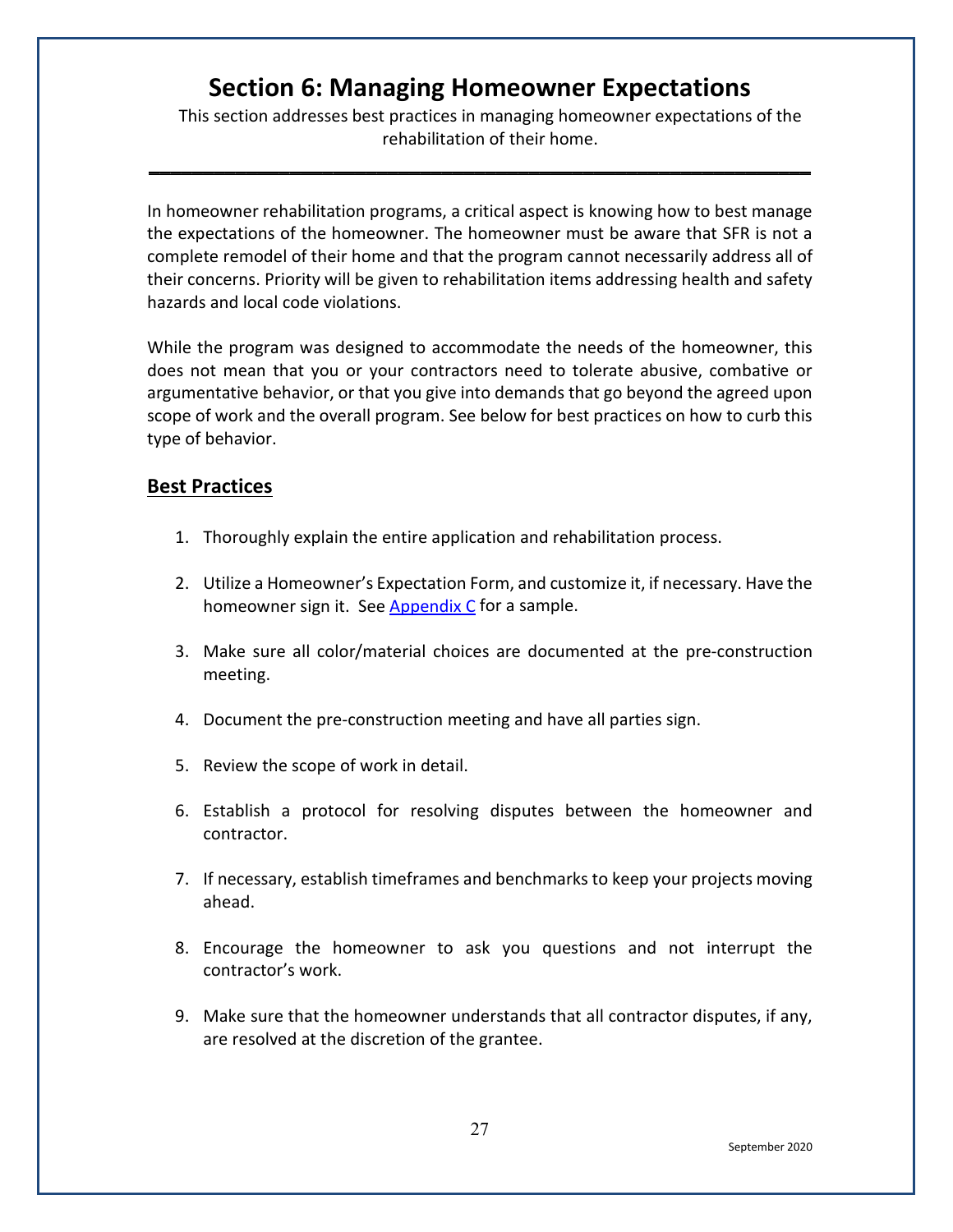- 10. Review in detail the Special Notice, so the homeowner is clear on their actual loan amount versus the "up to" language in the mortgage/promissory note. Remind the homeowner that the final loan amount is included in the Project Completion Certificate.
- 11. A Power of Attorney (POA) may be used if a co-borrower is unfit to sign off on program forms due to extenuating circumstances (incapacitation, military service, etc.). The attorney-in-fact must have specific authority to encumber the property.

We have funded you as our "on the ground" partners. We rely on your expertise in facilitating your rehabilitation program and believe that you are best suited to handle your homeowner's questions and concerns. As such, we ask that all complaints be handled on the local level by the grantee. For any escalations, please contact [TFSFR3info@ihda.org](mailto:TFSFR3info@ihda.org) and we will work with you to address the homeowner's concerns.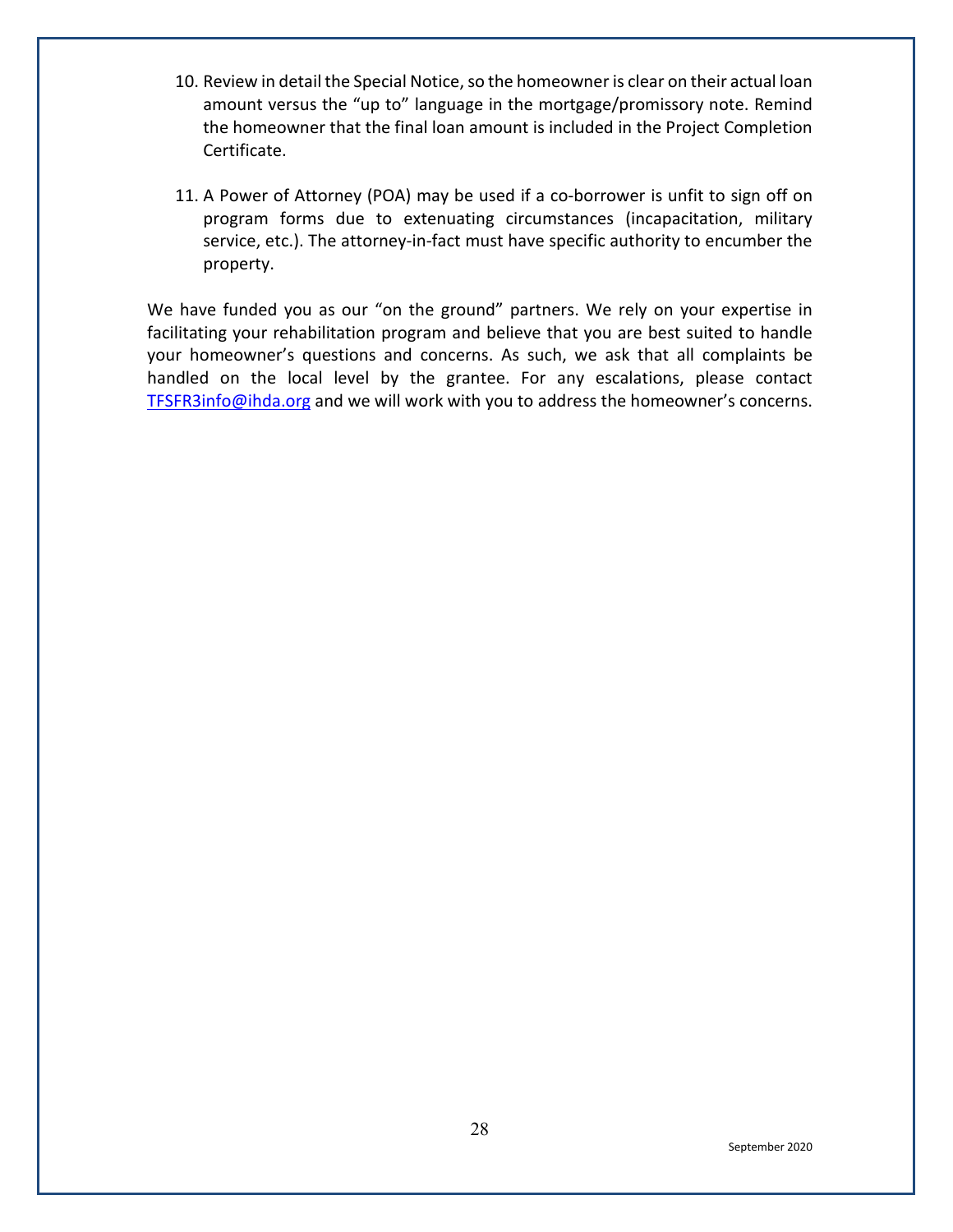# <span id="page-29-0"></span>**Section 7: Construction and Rehabilitation Management**

This section covers selecting a contractor and the bid process. **\_\_\_\_\_\_\_\_\_\_\_\_\_\_\_\_\_\_\_\_\_\_\_\_\_\_\_\_\_\_\_\_\_\_\_\_\_\_\_\_\_\_\_\_\_\_\_\_\_\_\_\_\_\_\_\_\_\_\_\_\_**

Now that your in-house cost estimate determines that the project should continue, you should solicit bids from your pool of contractors. Sample forms are located in [Appendix](https://df7qosnywqs6g.cloudfront.net/wp-content/uploads/2022/02/Appendix-F-Contractor-Forms-SFR-Round-3.zip)  [F.](https://df7qosnywqs6g.cloudfront.net/wp-content/uploads/2020/07/Appendix-F-Contractor-Forms.zip) You must take pictures before, during, and after the construction period. Pictures must be submitted before the work starts to demonstrate the work that needs to be done. Pictures included in partial payout submissions must show progress and any completed components. Final payout pictures must show completion of the items specified on the work write-up. Please take pictures of the work before replacing furniture or any other items. Make sure pictures reference the major items in your cost estimate and scope of work narrative. Please include color pictures and be sure to label them. If there were numerous change orders, a new or revised scope of work narrative should be submitted with your payout documents.

### <span id="page-29-1"></span>**Bid the Job**

A minimum of two bids (preferably three) must be obtained on behalf of the homeowners for all projects. The submission of more than one bid helps your program in the following ways:

- Assists you in assessing the validity of your cost estimate
- Establishes that costs are reasonable for your market
- Allows choice for the administrator and owner

Most complaints received by IHDA regarding rehabilitation projects are contractor related. Complaints of unreasonable charges for supplies or labor are among the most prevalent. The existence of multiple bids supports your program by demonstrating that the costs were reasonable and that the homeowner was not forced to use a contractor by the grantee.

**Do not** accept bids that are too low or that are unreliable. **Do** make sure that bids are comparable and that you are comparing the same line items. Perform a bid tabulation analysis to compare and document that the bid review process was fair and accurate.

## <span id="page-29-2"></span>**Select Contractor**

Once the bids have been reviewed and the homeowner and grantee have agreed upon the contractor to do the work, it is time to schedule a loan closing and a pre-construction conference. These meetings may be scheduled independently or concurrently. Contractors must adhere to the minimum quality standards outlined in the [IHDA](https://www.ihda.org/wp-content/uploads/2015/07/IHDA-Standards-for-Architectural-Planning-and-Construction-2019-FINAL.pdf)  [Standards for Architectural Planning and Construction.](https://www.ihda.org/wp-content/uploads/2015/07/IHDA-Standards-for-Architectural-Planning-and-Construction-2019-FINAL.pdf)

**Step 1** - Moderate the pre-construction conference. All applicable parties should attend, including the homeowner, the homeowner's advocate, the grantee agency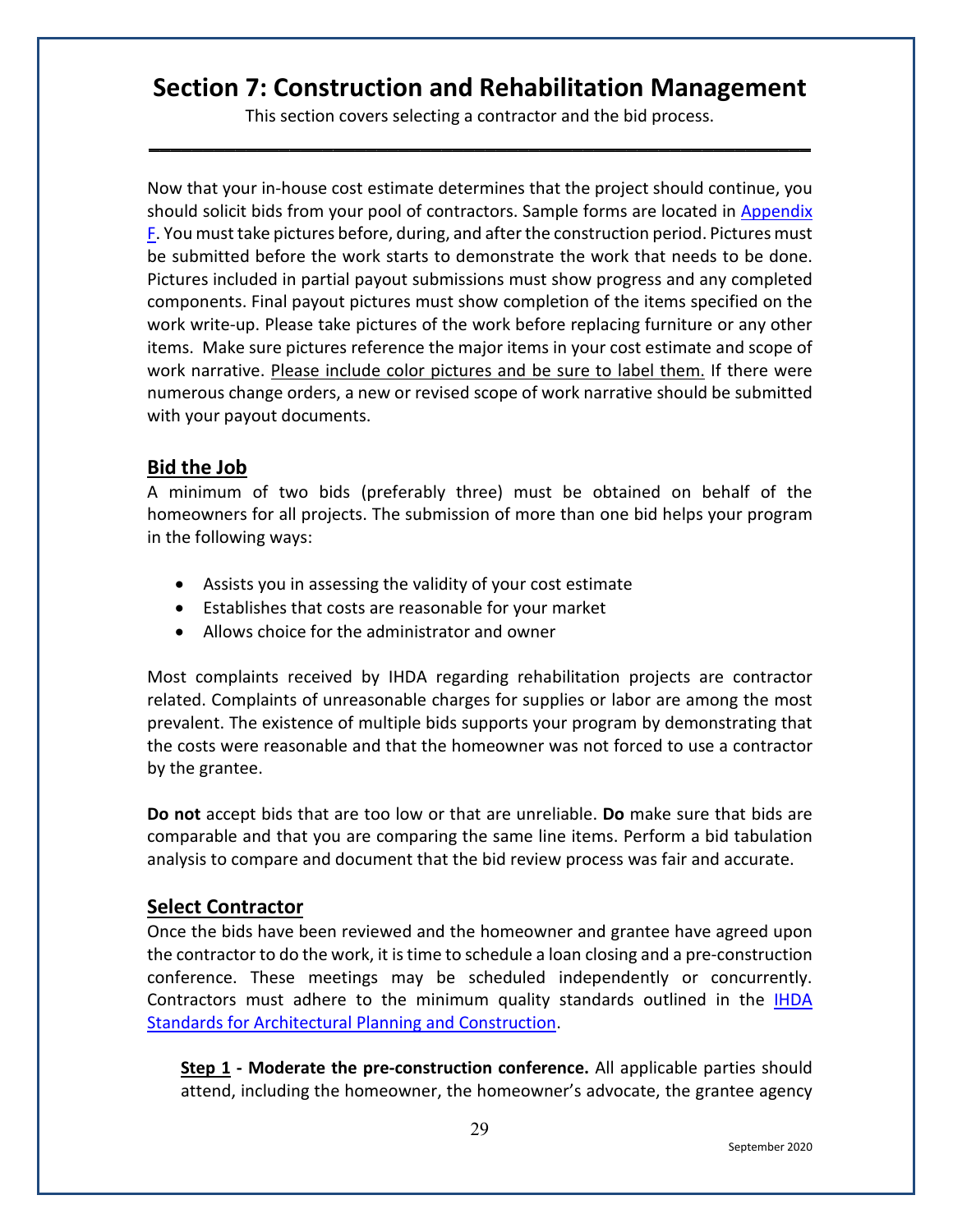representative, and the contractor. The homeowner and contractor should both sign off on the accepted work-write up. All questions should be addressed at the pre-construction meeting. Keep meeting minutes and have the homeowner and contractor sign them. The construction contract is between the homeowner and contractor, therefore, both parties should sign accordingly. Review the provisions of the construction contract and the work write-up with the homeowner. Be sure to review the communication procedures for handling complaints and problems that may arise during construction.

**Step 2 - Customize and obtain signatures for the IHDA Promissory Note, Mortgage, and the Special Notice About Your Forgivable Loan.** Review all documents in their entirety with the homeowner, placing particular emphasis on the new "up to maximum \$45,000" clause or "up to maximum \$16,500" language. Do also discuss the recapture events. These include refinances as defined by the Mortgage. Complete the Special Notice with the borrower(s). This document will inform the homeowner that their full loan amount will not be specified on the Mortgage and Note. However, once construction is complete, the full loan amount will be indicated on the Project Completion Certificate. Make sure the homeowner fully understands their obligations under the agreements and that they keep the original executed Special Notice. Grantees should keep a copy of the Special Notice and Promissory Note for their records. The grantee should then send the Mortgage to the Recorder's Office for recording. The Note and Special Notice are not recorded; they should be sent directly to IHDA after being executed.

**Step 3 - Mail the original IHDA Promissory Note to IHDA.** Send documents to the following address:

> Illinois Housing Development Authority Community Affairs Department 111 E. Wacker Dr., Suite 1000 Chicago, IL 60601

**Step 4 - Issue a Notice to Proceed.** This notice informs all parties that a contractor may begin construction on a project.

**Step 5 - Are permits required?** Make sure all necessary permits have been obtained.

**Step 6 - Perform interim inspections as needed.** Document the interim inspections.

**Step 7 - Perform final inspection and any final lead clearance required.** Make sure all permit inspections have been completed. The Project Completion Certificate, indicating the full loan amount, should be signed by all parties. See Appendix  $F$ . The forgivable loan amortization period begins on the first day of the first calendar month after the final signature date on the Project Completion Certificate. See the Promissory Note for further details.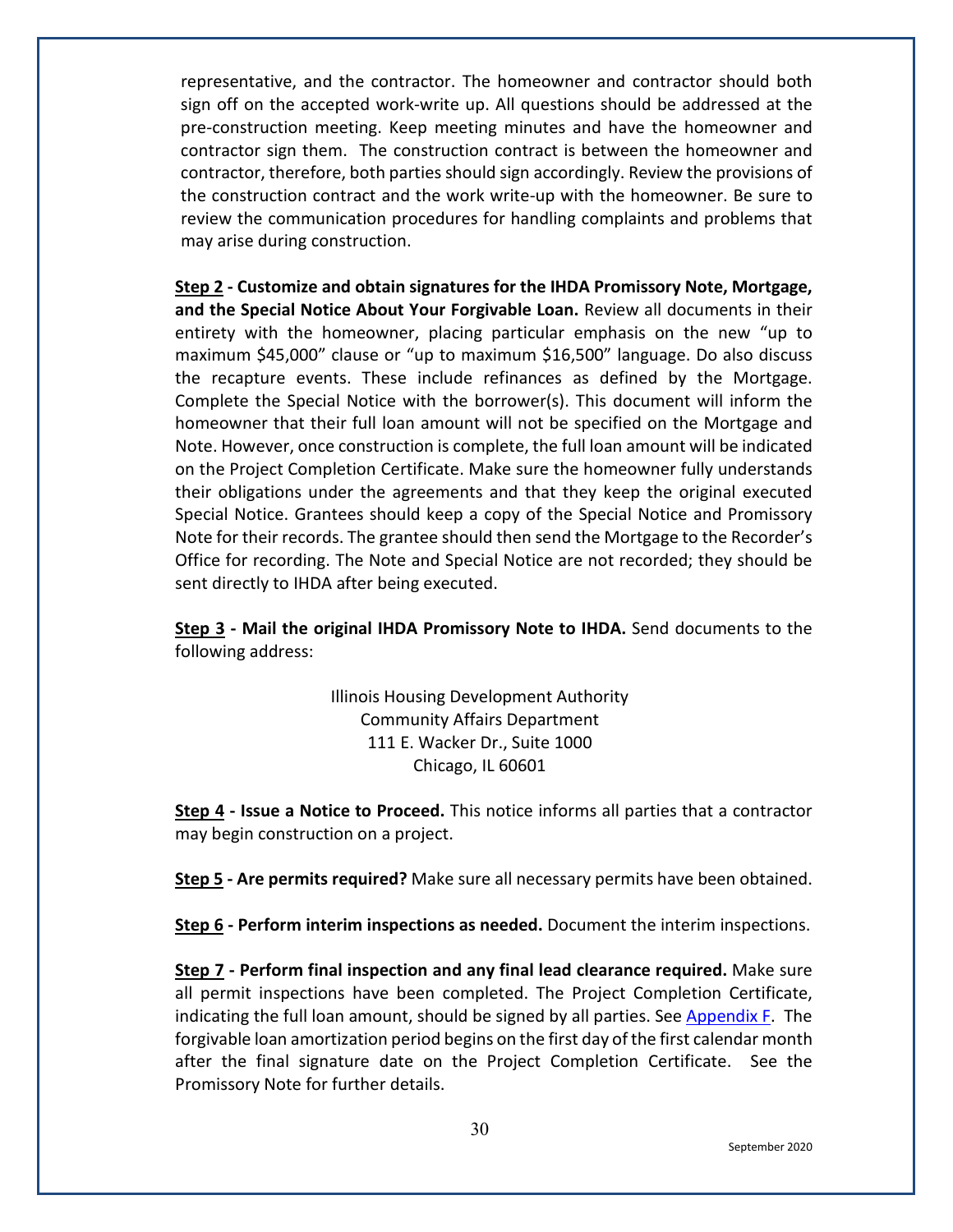**Step 8 - Obtain sworn statement and lien waivers.** Be sure Sworn Statement is fully executed and lists all work performed. Include an invoice, if necessary. Lien waivers must be submitted for general contractor and all contractors that completed work on the project. Attain any applicable warranties.

**Step 9 - Provide copies of the above-mentioned documentation to the homeowner.** Be sure the homeowner receives copies of warranties and appropriate lead notices. Remind the homeowner that the final loan amount is included in the Project Completion Certificate. **Recommended** – obtain and document feedback from owner.

**Step 10 - Include all change order amounts on Project Completion Certificate.** If there were change orders (see  $Appendix F$ ) during the construction period, this amount will need to be reflected in the Project Completion Certificate.

**Step 11 - If applicable to your municipality, obtain a Certificate of Occupancy for the rehabilitation project from your local government agency or the building department.** Include this file in the final payout package. A Certificate of Occupancy is a document issued by a local government agency or building department certifying a building's compliance with applicable building codes and other laws indicating it to be in a condition suitable for occupancy. You must obtain this document if it is a requirement in your municipality.

**Step 12 - Upload all disbursement documents as one (1) file in MITAS, as outlined on the Payout Checklist.** Be sure to include an electronic copy of the Promissory Note, Mortgage, Special Notice, Project Completion Certificate, and Certificate of Occupancy (if applicable). Email the IHDA Community Affairs team at [TFSFR3info@ihda.org,](mailto:TFSFR3info@ihda.org) notifying them of your request to disburse funds for the project.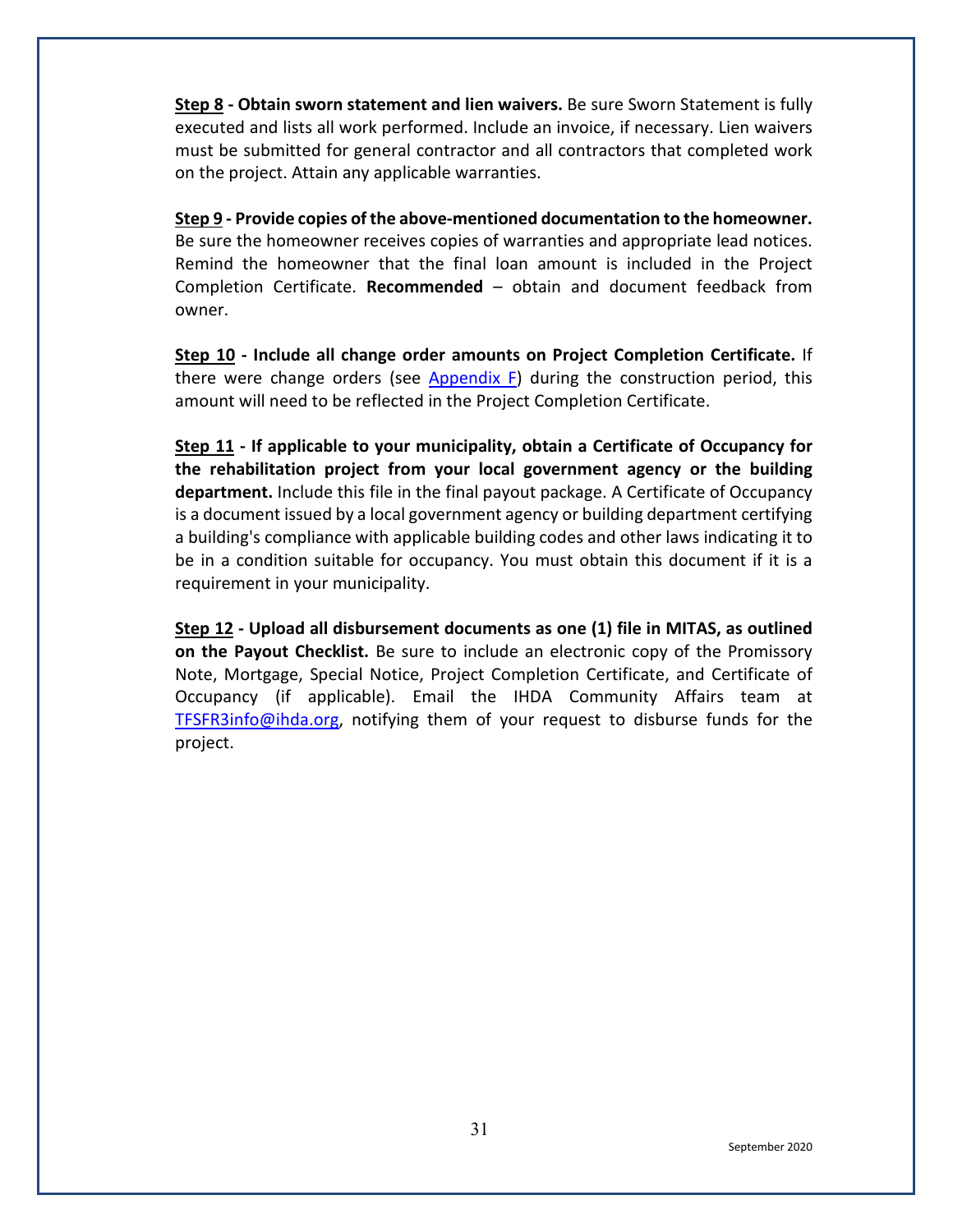# **Section 8: Receiving Your Funding and Project Completion and Reporting**

<span id="page-32-0"></span>This section outlines the payout process, including required documentation and timelines for payment.

Once your project has been completed or is partially complete, you will upload your payout package into MITAS then email [TFSFR3info@ihda.org](mailto:TFSFR3info@ihda.org) to inform us that your payout package is ready for review.

**\_\_\_\_\_\_\_\_\_\_\_\_\_\_\_\_\_\_\_\_\_\_\_\_\_\_\_\_\_\_\_\_\_\_\_\_\_\_\_\_\_\_\_\_\_\_\_\_\_\_\_\_\_\_\_\_\_\_\_\_\_**

Your payout package should be submitted as quickly as possible to ensure timely disbursement of funds. You may submit a Partial Payout package and/or a Final Payout package as IHDA will allow only two payouts per project.

### <span id="page-32-1"></span>**Partial Payout Request**

You will submit a Partial Payout package if your project is partially complete and you would like to make a payment to your contractor for work completed. (Remember, you may only submit one partial payout request per project.)

The following documentation must be uploaded to MITAS as one (1) file as part of your **Partial Payout** package:

- 1. Partial Payout Request Checklist
- 2. Scope of Work Narrative (on grantee's letterhead, if amended from preapproval)
- 3. Request for Payment and Certification
- 4. Payout Request Summary
- 5. Project Delivery Worksheet (must reflect actual hours worked by staff)
- 6. Soft Cost Invoices
- 7. Contractor Payment Request
- 8. Contractor Sworn Statement (all contractors and completed work must be listed. Include invoice, if necessary.)
- 9. Change Order(s)
- 10. Contractor Partial Lien Waiver (including material lien waivers. All contractors must submit partial lien waivers for completed work.)
- 11. Pictures of Completed Work
- 12. Special Notice About Your Forgivable Loan
- 13. Promissory Note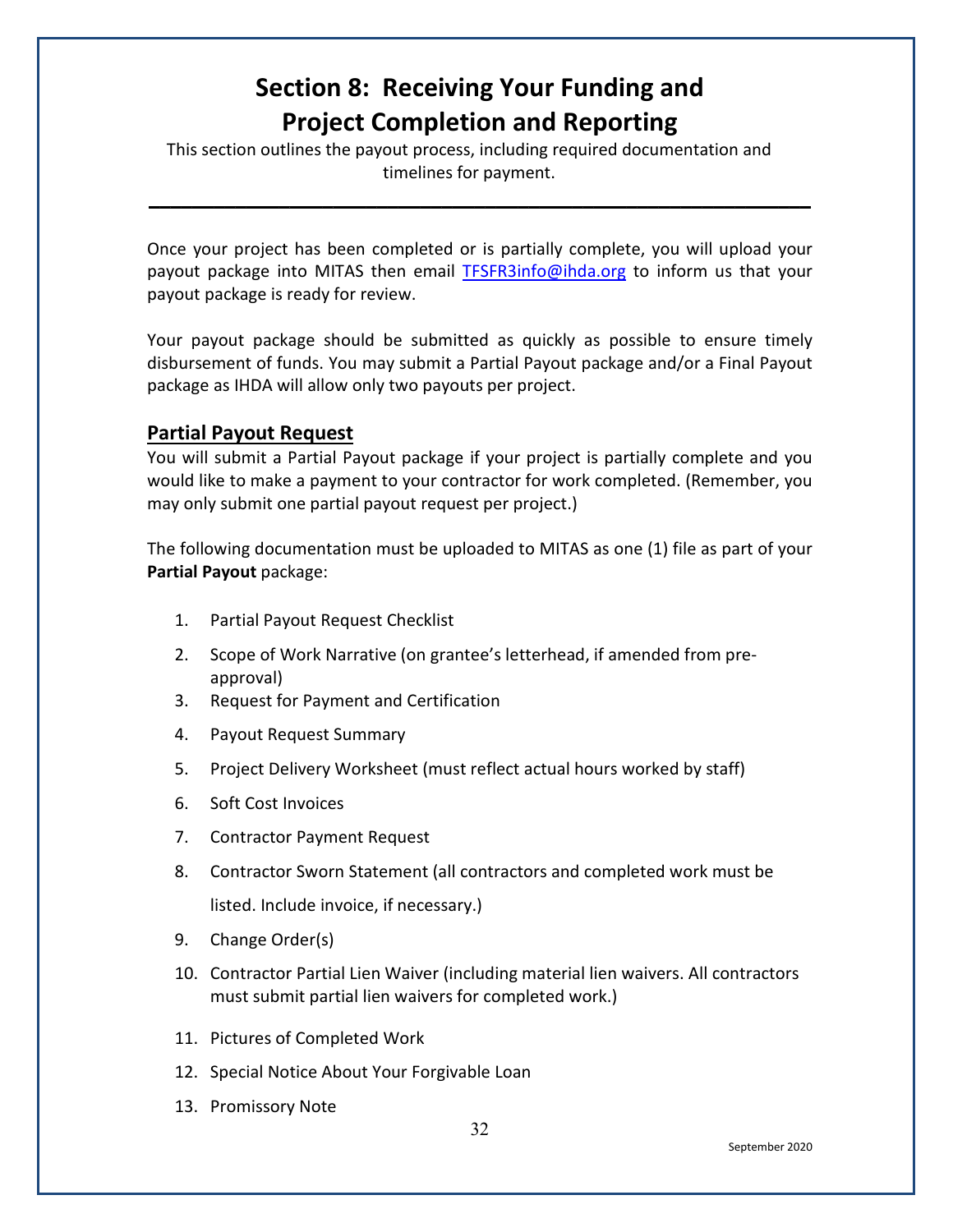14. Mortgage

### <span id="page-33-0"></span>**Final Payout Request**

You will submit a Final Payout package if your project is complete and you would like to make a final payment to your contractor.

Please note that MITAS will not allow you to upload documents after IHDA has remitted payment. Therefore, if you have submitted a Partial Payout package you will email your Final Payout package to [TFSFR3info@ihda.org.](mailto:TFSFR3info@ihda.org)

The below documentation must be uploaded into MITAS as one (1) file as part of your **Final Payout** package.

- 1. Final Payout Request Checklist
- 2. Scope of Work Narrative (if different from partial or pre-approval or to reflect multiple change orders)
- 3. Request for Payment and Certification
- 4. Payout Request Summary
- 5. Project Delivery Worksheet (must reflect actual hours worked by staff)
- 6. Soft Cost Invoices
- 7. Contractor Payment Request
- 8. Contractor Sworn Statement (all contractors and completed work must be listed. Include invoice, if necessary.)
- 9. Change Order(s)
- 10. Contractor Final Lien Waiver (including material lien waivers. All contractors must submit final lien waivers for completed work.)
- 11. Project Completion Certificate (reflects final hard costs amount)
- 12. Assistance Impact Statement (include picture of homeowner in the rehabilitated area, if possible)
- 13. Special Notice About Your Forgivable Loan (if not submitted w/ partial payout)
- 14. IHDA Promissory Note (if not submitted w/ partial payout)
- 15. IHDA Mortgage (if not submitted w/ partial payout)
- 16. Pictures of Completed Work
- 17. Certificate of Occupancy (if applicable to your municipality)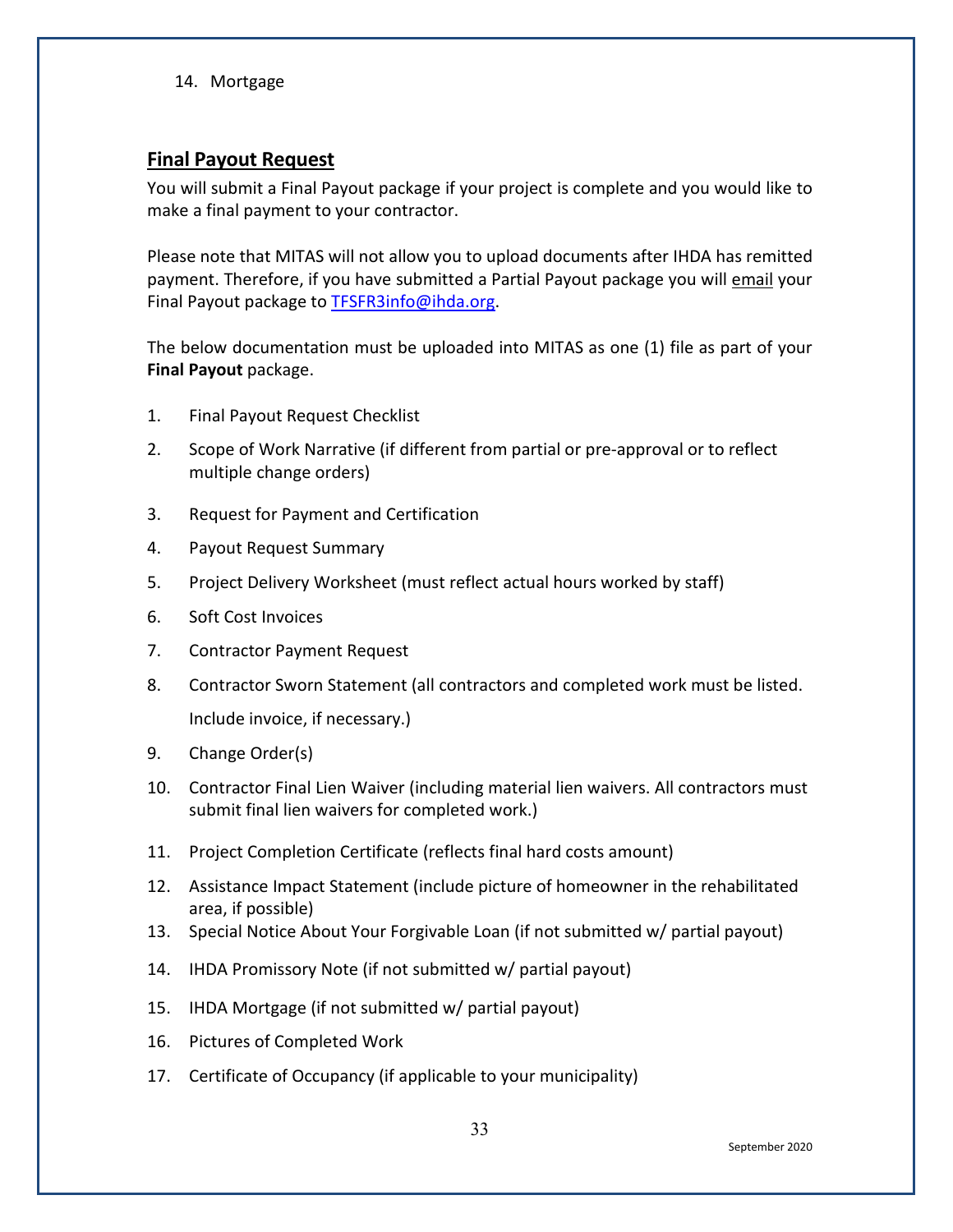# <span id="page-34-0"></span>**Administrative Funds**

The grantee is eligible to receive up to 5% of the total grant amount as administrative funds under SFR.

- Collection of administrative funds is based on successful completion of the program (prorated by the percentage of project funds expended). For example, if the grantee has spent only 50% of their project funds, then up to 50% of the administrative funds will be approved for payout.
- Administrative funds must be drawn separately from project funds see the Administrative Request for Payment & Certification [\(Appendix G\)](https://df7qosnywqs6g.cloudfront.net/wp-content/uploads/2021/03/Appendix-G-Summary-and-Payout-Forms-2.zip).
- The grantee is responsible for monitoring and tracking its total project expenditures, as well as its administrative funds requests.
- Back-up documentation may be required for administrative draws, at IHDA's discretion.
- Only two (2) administrative funds draws per grantee will be granted for the Program.

# <span id="page-34-1"></span>**Submission of Documents to IHDA**

The original IHDA Promissory Note should be mailed to the Community Affairs Department as soon as possible. The recorded Mortgage should be forwarded directly by the Recorder's Office to IHDA. Should there be long-term questions and concerns about these documents, homeowners should contact IHDA's Homeownership Department (877-456-2620), [LPMRelease@ihda.org.](mailto:LPMRelease@ihda.org)

## **Reporting Requirements**

• Quarterly Status Reports

The grantee will submit a Quarterly Status Report [\(Appendix G\)](https://df7qosnywqs6g.cloudfront.net/wp-content/uploads/2021/03/Appendix-G-Summary-and-Payout-Forms-2.zip) to IHDA at [TFSFR3info@ihda.org](mailto:TFSFR3info@ihda.org) by the 15<sup>th</sup> of the month after each quarter end. If the Report is not submitted, IHDA has the right to withhold payment of pending projects.

• Financial Audit Reports

The grantee will submit their most recent annual audited financial statements within nine months of their fiscal year end. The financial audit should be submitted to IHDA **electronically.** The grantee will maintain separate records for this grant and will identify these funds by source grant number in their audited financial statements. Failure to submit the audited financial statements may delay payment of pending projects.